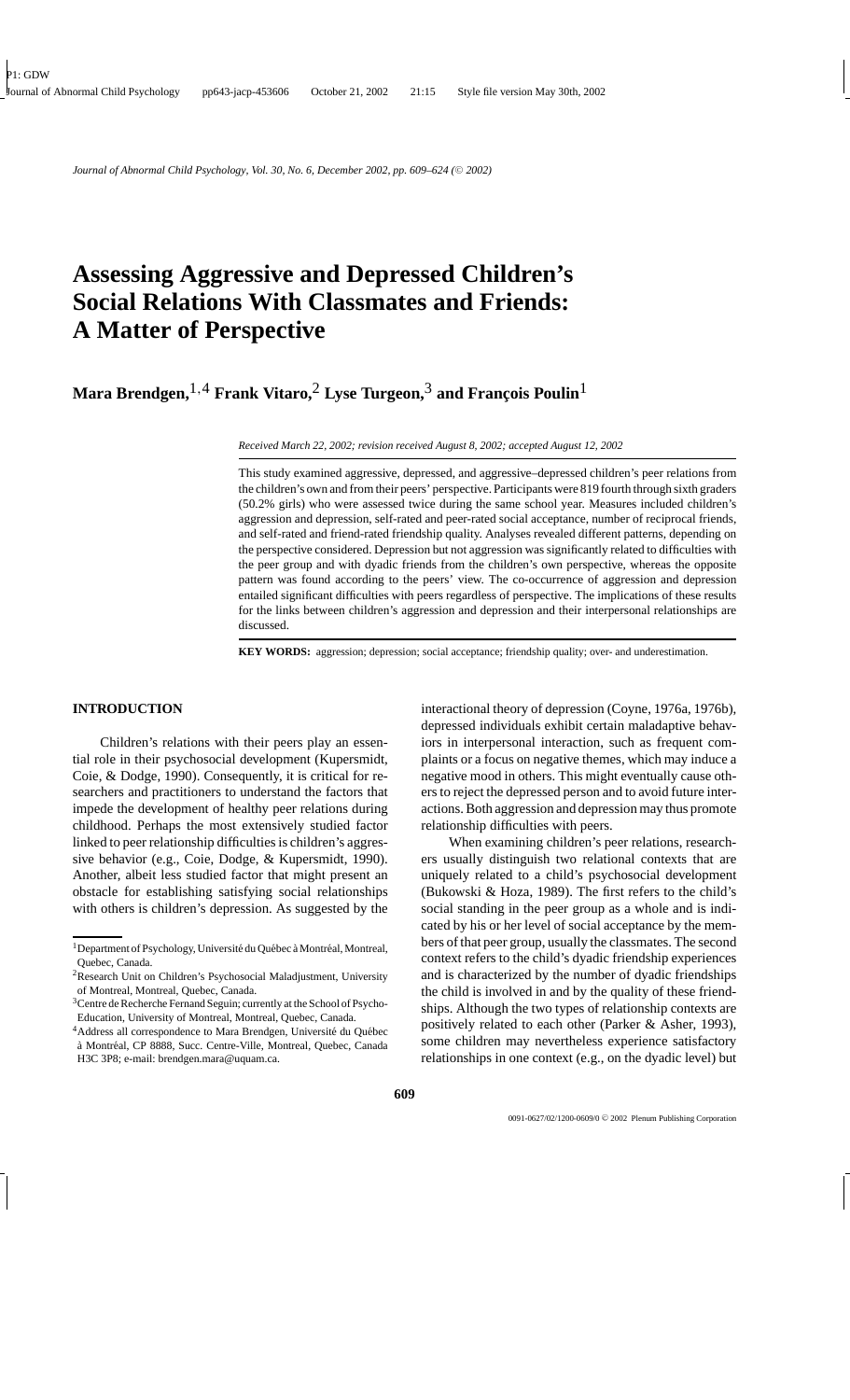not in another (e.g., on the group level; Hartup, 1992). In order to establish a complete picture of aggressive children's and depressed children's relationships with their peers it is thus critical to examine the children's social standing in the peer group as a whole as well as their success in dyadic friendships.

Another critical issue when examining aggressive children's and depressed children's peer relations refers to the question of whose perspective should be considered. One approach used in many studies is to ask for the *children's own perceptions* about their social relations with others. However, children's own perceptions may be influenced by generalized positive or negative views about themselves, wishful thinking, or other related factors. Indeed, aggressive children have been found to show a lack of sensitivity to self-directed negative feedback from others (Zakriski & Coie, 1996) and to underestimate their own aggressive behavior (Lochman & Dodge, 1998). In contrast, depressed children are overly sensitive to negative social information (Shirk, Boergers, Eason, & Van Horn, 1998) and display generalized pessimistic expectations about social interactions with others (Rudolph, Hammen, & Burge, 1994). It is, therefore, necessary to also consider the *peers' perceptions* when comparing aggressive children's and depressed children's peer relations, because the peers' views may afford very different conclusions than those based on the children's own perceptions. Finally, given the potential discrepancies between the children's own and their peers' perspective, it is important to assess the degree to which the two perspectives differ. For example, some studies not only suggest that both depressed children and their peers evaluate depressed children's peer status rather negatively, but also that depressed children perceive their own peer status even more unfavorably than their peers do (Cole, Martin, Peeke, Seroczynski, & Hoffman, 1998). The *degree of concordance of own versus others' evaluations* thus describes the extent to which aggressive and depressed children display a positive or negative bias in evaluating their peer relations.<sup>5</sup> In the following paragraphs, we first describe previous research findings in regard to aggressive children's and depressed children's relations with their peer group in general and with their dyadic friends (a) from the children's own perspective, (b) from their peers' perspective, and (c) with respect to the degree of concordance between the two. We then elaborate on the specific goals and hypotheses of the present study.

## **Previous Research Findings**

#### *Own Perspective*

Based on the children's own perspective, empirical findings suggest that depression, but not necessarily aggression is related to problems in social relationships. Indeed, aggressive children often hold very positive perceptions about their own social and behavioral competence (Hymel, Bowker, & Woody, 1993) and perceive themselves as at least as accepted by their peers as nonaggressive children do (Zakriski & Coie, 1996). In contrast, depressed children view themselves as significantly less liked by their peers than nondepressed children, and children who are both aggressive and depressed seem to resemble depressed-only children in this respect (Capaldi, 1992; Rudolph & Clark, 2001). In regard to children's friendship relations, however, the pattern is less clear. Although aggressive children are sometimes found to have fewer friends than nonaggressive children (Newcomb & Bagwell, 1996; Parker & Seal, 1996), other accounts suggest that aggressive children do not differ from nonaggressive youth in this respect (Cairns, Cairns, Neckerman, Gest, & Gariepy, 1988). Similarly, aggressive and disruptive behavior has been related to a lower friendship quality in some studies (Berndt, 1996), whereas at other times aggressive children resemble well-adjusted children in their favorable evaluations of their friendship quality (Patterson, Kupersmidt, & Griesler, 1990). The results concerning depressed children's dyadic friendship relations are also somewhat ambiguous. Thus, Hogue and Steinberg (1995) found that anxious–depressed adolescents in Grades 9 through 11 did not nominate fewer friends and did not evince less stability in their nominated friendships over a 1-year period than their nondistressed counterparts. Other studies with clinically depressed children showed, however, that these youngsters report poorer friendships (as indicated by a combination of number of friends, friendship duration, and friendship quality) than nondepressed children (e.g., Goodyer, Wright, & Altham, 1990).

#### *Peers' Perspective*

In contrast to the pattern emerging from the children's own perspective, aggressive as well as depressed children seem to experience problems in their social relations with peers from the peers' point of view. Thus, basically all empirical studies agree that aggressive children receive lower social acceptance scores from their peer group than other children (see Newcomb, Bukowski, & Pattee, 1993, for a meta-analytic review). In addition,

<sup>5</sup>As noted by Kruglanski (1989), a comparison of perspectives does not imply a specific judgement's superiority over another. The terms "perceptual bias" as well as "over- and underestimation" used hereafter are not meant to convey a perceptual error but the relation between own and others' perspectives.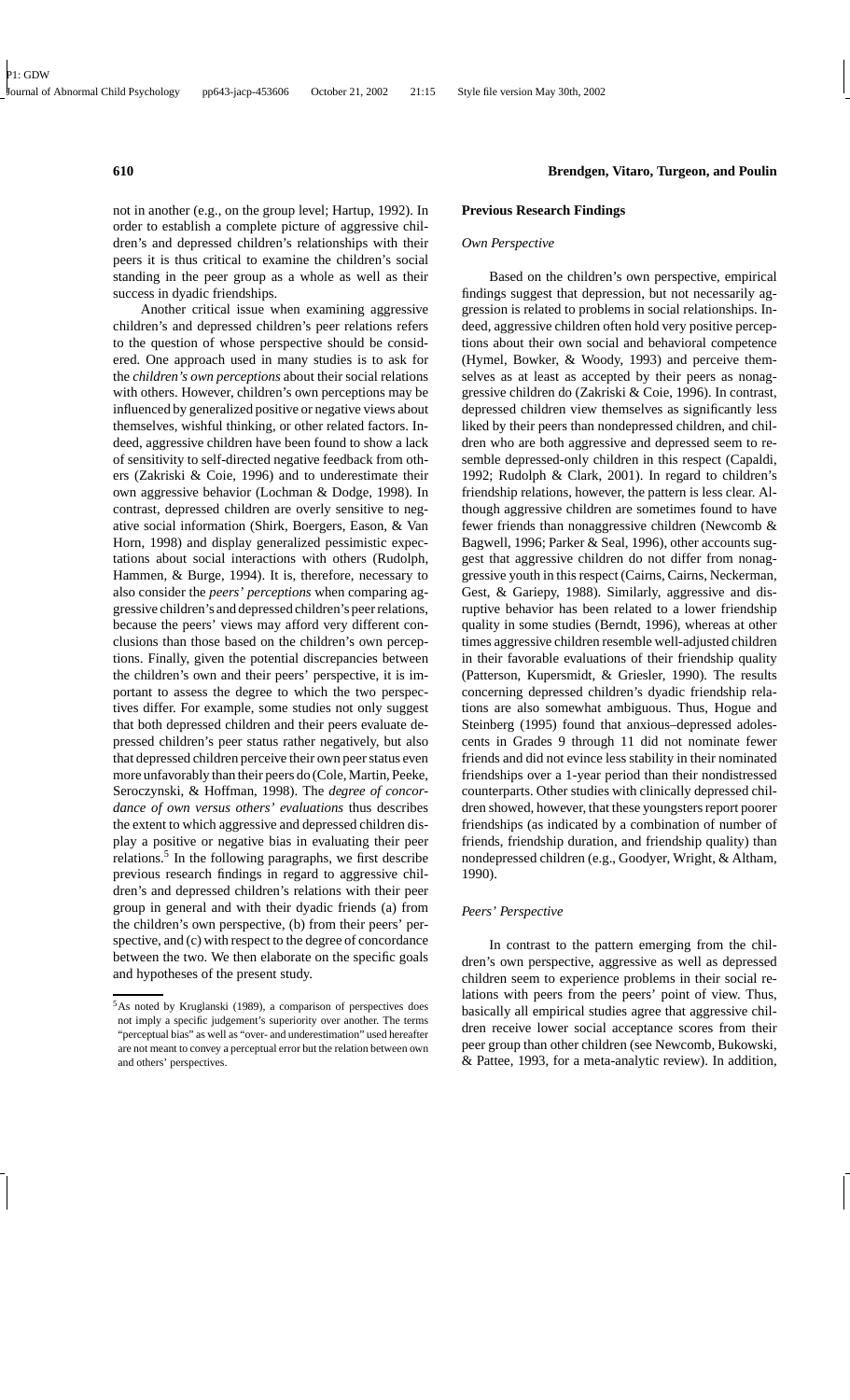existing research suggests that depressed children might also be less accepted and more rejected by their peer group than their nondepressed counterparts (e.g., Cole, 1991; Dumas, Neese, Prinz, & Blechman, 1996; Kennedy, Spence, & Hensley, 1989; Peterson, Mullins, & Ridley-Johnson, 1985). Aggressive and depressed children were not always explicitly distinguished from children with comorbid problems, however, although epidemiological data indicate that up to 40% of children and adolescents suffering from internalizing problems also show externalizing problems (Angold, Costello, & Erkanli, 1999). It is thus not entirely clear to what extent the findings are unique to aggression or depression, respectively. Moreover, no study, to our knowledge, has examined whether the dyadic friends of aggressive children and the friends of depressed children show similarly negative evaluations of their relations with these children as the peer group in general. Examining this issue is important, however, because children who are unpopular in the larger peer group may nevertheless be much liked by their dyadic friends and may have friendships of good quality. This, in turn, may buffer the children at least partly from the negative effects associated with negative peer group status (Parker & Asher, 1993).

## *Degree of Perceptual Concordance*

The discussed findings suggest that a considerable contrast exists between aggressive children's and depressed children's own perceptions of their social relations with peers and their peers' view in this regard. Several studies have directly compared aggressive children's views of their social acceptance in the peer group with their actual social acceptance as rated by their peers. These studies found that aggressive children considerably overestimate their social standing in the peer group (Hymel et al., 1993; Patterson et al., 1990; Zakriski & Coie, 1996). Studies examining depressed children's perceptual bias in regard to their peer status often did not explicitly assess the peers' view but used teacher reports of children's peer relations as a reference instead. Nevertheless, the existing findings support the cognitive distortion model of depression, which suggests that depressed children perceive their social relations with peers more negatively than is warranted based on others' perceptions (Cole et al., 1998; Kendall, Stark, & Adam, 1990; Rudolph & Clark, 2001).

Whether aggressive children and depressed children also show biased perceptions with respect to their dyadic friendships is not clear, however. Some indication for the existence of a positive bias in aggressive children's friendship perception is given by the finding that rejected children, many of whom are aggressive, tend to overestimate

the quality of their friendships compared to their friends' view (Brendgen, Little, & Krappmann, 2000). However, no study has directly examined whether aggressive children and depressed children evince biased perceptions only with respect to their general social standing in the peer group or whether this bias extends to their dyadic friendships as well. This latter point is important because children may be more accurate in encoding social cues from close friends than from others with whom they interact less frequently. As a result, children may show greater concordance with their friends' views than with the views of the peer group as a whole.

## *The Present Study*

Despite some slight inconsistencies, the existing research clearly suggests that an examination of aggressive and depressed children's peer relations might yield very different results, depending on whose perspective is considered. The first goal of the present study was, therefore, to compare aggressive, depressed, and aggressive– depressed children's peer experiences with those of welladjusted children, first from their own perspective and then from their peers' perspective. In order to provide a more complete picture of children's peer relations than has been given in previous studies, we examined children's relations with the peer group as a whole as well as children's dyadic friendships. Based on previous findings, we expected that aggressive children would resemble welladjusted children in their own account of their relations both with their peer group and with their friends, whereas depressed children should report significantly more problems in these respects. No definite prediction could be made for aggressive–depressed children, however. A different pattern was anticipated from the peers' perspective. Specifically, given their disturbing interpersonal behavior, aggressive as well as aggressive–depressed children should be perceived significantly more negatively by their peer group and by their friends than well-adjusted children. In line with theoretical accounts of depression (Coyne, 1976a, 1976b), we anticipated that peers would also perceive their relations with depressed children more negatively than their relations with well-adjusted children. In general, these patterns of results were expected to hold equally for boys and girls.

Although insightful, a concurrent assessment of aggressive and depressed children's peer relations does not provide a conclusive test of whether aggression and depression are indeed uniquely predictive of problems in children's relationships with the peer group and dyadic friends, as is maintained by theoretical models of aggression and depression (e.g., Coyne, 1976a, 1976b; Dishion,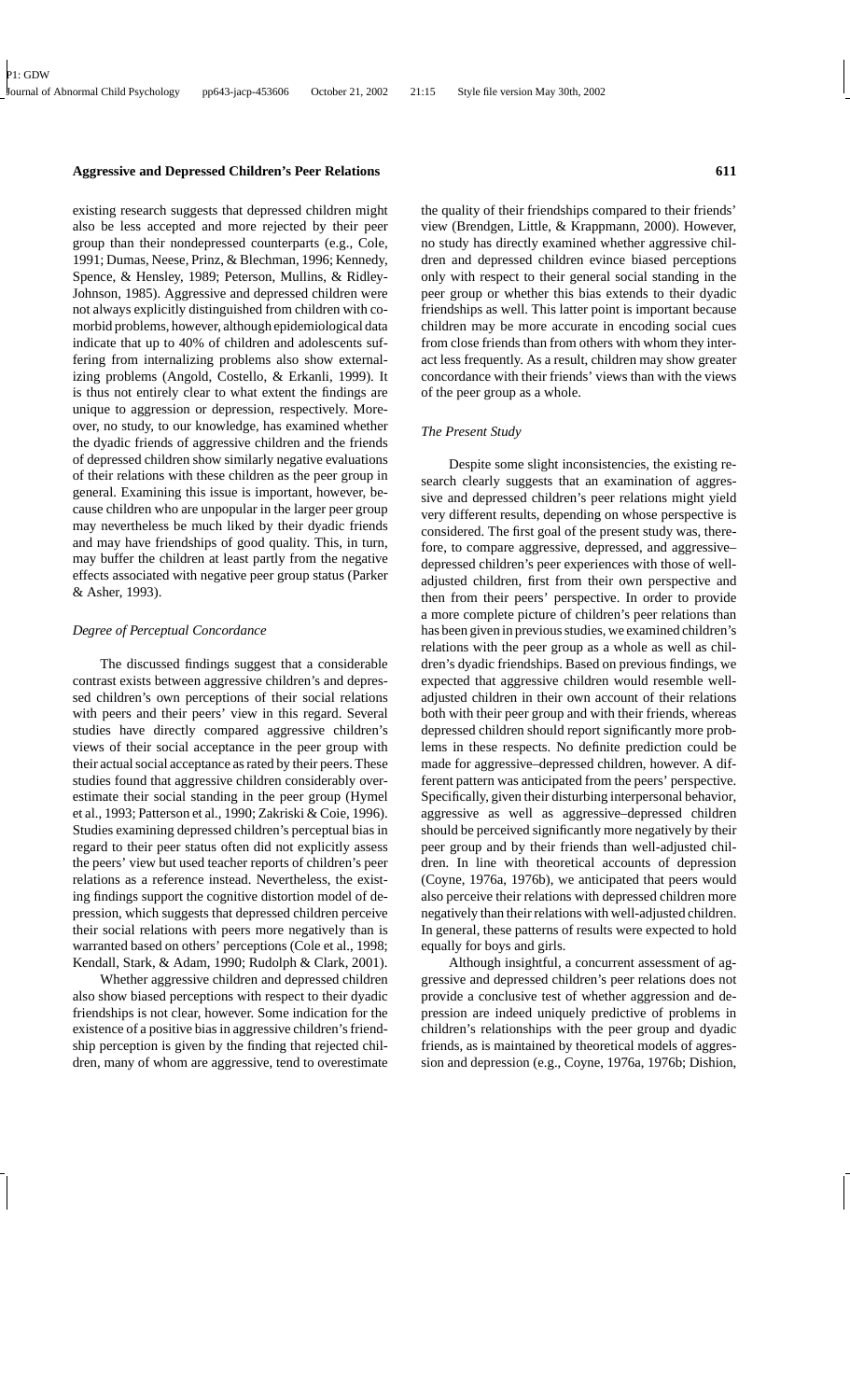Patterson, & Griesler, 1994). Therefore, we tested the unique and joint effects of aggression and depression on subsequent peer relations in a short-term longitudinal design, while controlling for initial levels of children's peer relations. As with the concurrent assessment of children's relations with their peer group and their dyadic friends, this longitudinal analysis included both children's own and their peers' perspectives.

The second goal of the present study was to examine to what degree, compared to the peers' view, aggressive children and depressed children show a cognitive bias in their perception of the relations with the peer group and with dyadic friends. In line with the findings discussed previously, it was expected that aggressive-only children would exhibit a positive bias whereas depressed-only children should display a negative bias in their perceptions about their social acceptance in the general peer group. Whether aggressive–depressed children would more resemble the former or the latter group in this respect was not clear, however. Of specific interest in this context was whether the children's perceptional bias would be equally strong across types of relationships (i.e., across children's relations with the general peer group and their dyadic friendships) or whether children would show more biased perceptions in one relationship type compared to the other. On the one hand, due to the intimacy of close friendships, children might be able to interpret their friends' interpersonal behavior more accurately than the behavior of other classmates. As a consequence, they might also evaluate the quality of their friendships in a less biased fashion than their social standing in the peer group at large. On the other hand, because aggressive as well as depressed individuals have been found to display distorted views in multiple domains (e.g., Cole et al., 1998; Hymel et al., 1993), it is possible that their respective cognitive biases are generalized across the relationships. As such, no specific prediction could be made in this context. Again, the patterns of results were expected to hold equally for boys and girls.

# **METHOD**

#### **Participants**

Participants of the study came from a pool of 1149 fourth through sixth graders (580 girls) from 37 schools in low to average SES areas in Montreal, Canada, for whom data on aggression and depression were available. More than 80% of the participants were Caucasian. The data for the present study were collected in fall and in spring during the same school year. Participants' ages ranged from 8 to 13 years at T1 ( $M = 10.3$  years). Parental permission was obtained for all participants. At both T1 and T2, only classes where at least 75% of all students had received parental consent were considered for participation in the study to ensure valid data for the peer nomination procedure (see description below). Of the participants assessed at T1, 125 (11%) participants were lost from the study, because they were absent during the second wave of data collection. An additional 205 (20%) had to be excluded from the study sample because they did not have valid data on their dyadic friendships (i.e., because they either failed to provide intelligible information regarding their friends' names, because they nominated school friends from younger grades than were targeted in the study, or because the friends they nominated were absent during data collection or had not received parental permission to participate in the study). Bonferroni-corrected *t*-tests for independent samples revealed that the remaining participants ( $N = 819, 427$  girls) differed from those who were lost in that the former were better accepted by their peers and perceived themselves as more accepted by their peers. Notably, the children in the remaining sample were more aggressive than those who were excluded.

## **Procedure**

Data were collected in school during regular class hours. The research assistant read the instructions out loud and made sure that each participant understood the instructions. Throughout the procedure, the children were reminded to maintain confidentiality of their responses. All instruments were administered in French. Following the procedure suggested by Vallerand (1989), instruments that were originally written in English were translated into French and then translated back into English. Bilingual judges verified the semantic similarity between the back-translated items and the original items in the questionnaire. The research questions and instruments were submitted to, and approved by, the Ethics Committee of the Fernand Seguin Research Center and the school board administrators.

#### **Measures**

#### *Aggression*

Children's aggression at T1 and T2 was measured through five peer-rated items taken from the Pupil Evaluation Inventory (PEI; Pekarik, Prinz, Liebert, Weintraub, & Neale, 1976), from the Proactive and Reactive Aggression Scale (Dodge & Coie, 1987), and from the Indirect Aggression Scale (Bjoerkqvist, Oestermann, & Kaukiainen, 1992): "Those who start a fight over nothing," "say they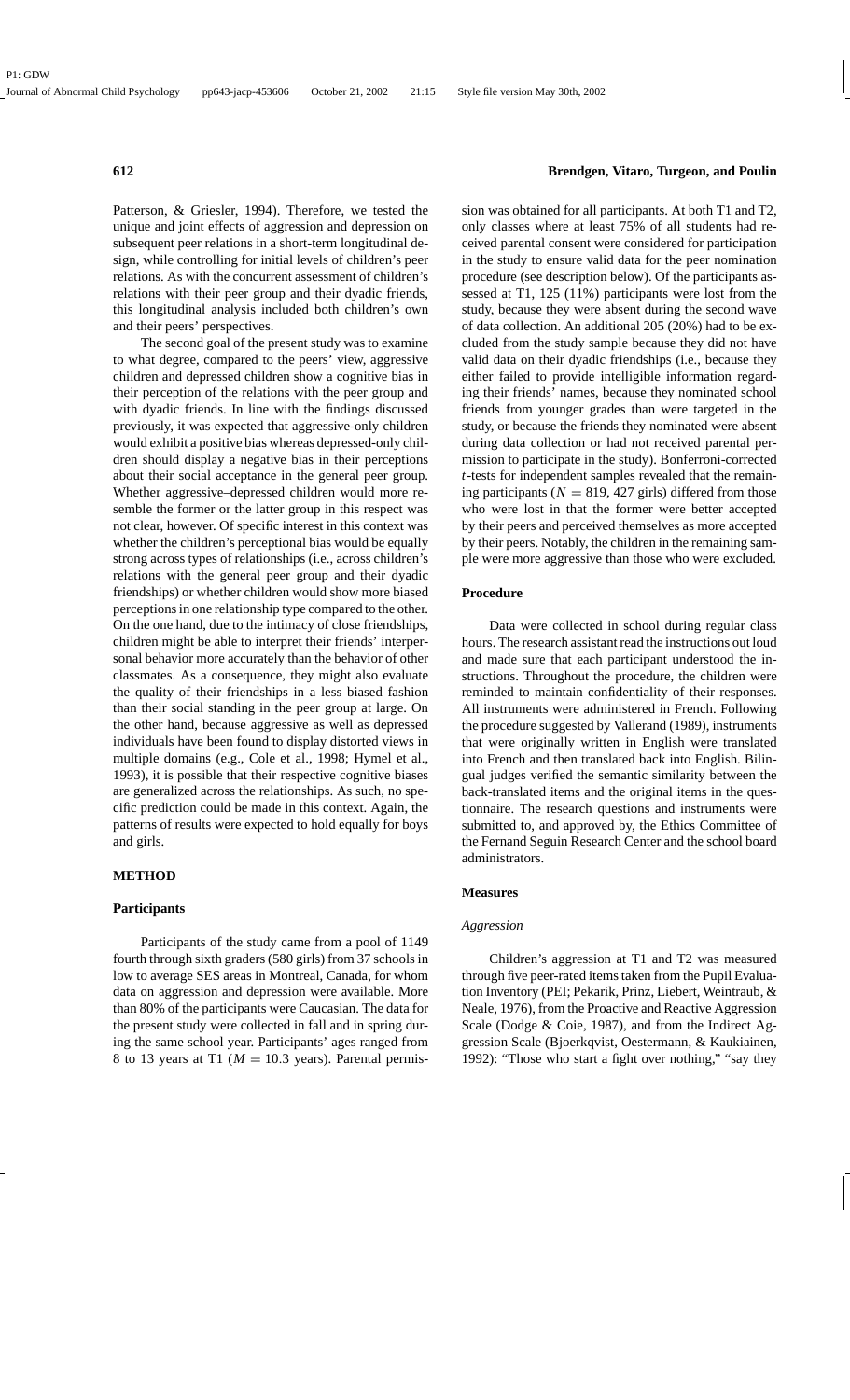can beat everybody up," "make fun of people," "say bad things behind others' backs," "get other children to gang up on a peer." These items were chosen to reflect a variety of aggressive behaviors including physical aggression and indirect aggression.<sup>6</sup> Peer nominations of aggression were elicited by presenting a list of the names of all children in a given class to the participants who were then asked to nominate up to four classmates of the same or the opposite sex who best fit each behavioral descriptor. Individual aggression scores were computed by summing the total number of received nominations for the five items, separately for T1 and T2, and scores were then *z*-standardized within each classroom and sex (Cronbach's  $\alpha = .91$  at T1 and at T2).

## *Depression*

Participants' depression was assessed using the Children's Depression Inventory (CDI; Kovacs, 1985). The CDI is a self-rated 27-item scale assessing affective, cognitive, motivational, and somatic symptoms of depression. In the present study, the suicidal ideation item was eliminated for ethical reasons. Individual item scores ranged from 0 to 2 with higher ratings indicating more severe symptoms (total range: 0–52). The CDI has relatively high internal consistency and stability and has been validated using normative and clinic-referred samples (Finch, Saylor, & Edwards, 1985; Fundulis et al., 1991). Internal consistency was high in this sample ( $\alpha = .85$ ,  $M = 10.11$ ,  $SD = 7.10$ at T1; and  $\alpha = .87$ ,  $M = 9.40$ ,  $SD = 7.42$  at T2).

#### *Social Acceptance Among Peers*

Children's social acceptance among classmates at T1 and T2 was assessed from the children's own perspective and from the peers' perspective. Following the procedure by Vernberg (1990), *Self-Perceived Social Acceptance* among peers was measured through the social acceptance subscale of the Self-Perception Profile for Children (SPPC; Harter, 1985). The subscale is comprised of six items, which were scored from 1 to 4 with higher

scores reflecting a more positive self-image. The SPPC has shown good internal consistency, test-retest reliability, and factorial and convergent validity with third through sixth graders (Boivin, Vitaro, & Gagnon, 1992). Cronbach's  $\alpha$  for the self-perceived social acceptance scale was .75, *M* = 3.07, *SD* = 0.70 at T1; and  $\alpha$  = .80, *M* = 3.17,  $SD = 0.72$  at T2. To render the scale comparable to the *z*-standardized peer-rated social acceptance measure (see below), the self-perceived social acceptance scale was *z*standardized across the sample.

Children's *Peer-Perceived Social Acceptance* was assessed through peer nominations. Specifically, a list of the names of all children in a given class was handed out to the participants. The children were then asked to nominate three children of the same or opposite sex they most liked to play with (positive nominations) and three other children of the same or opposite sex they least liked to play with (negative nominations). The criteria outlined by Coie, Dodge, and Coppotelli (1982) were used to compute the social acceptance score for each participant, separately for each time. Specifically, the total number of received positive nominations was calculated for each participant and *z*-standardized within classroom and sex to create a total Liked-Most-score (LM). Similarly, the total number of received negative nominations was calculated for each participant and *z*-standardized within classroom and sex to create a total Liked-Least-score (LL). The LL-score was then subtracted from the LM score to create the Social Acceptance score, which was again *z*-standardized within classroom and sex.

To operationalize the degree of perceptual difference between children's own evaluations of their social acceptance and their peers' view in this respect, we computed a standardized *Social Acceptance Residual Score* by regressing children's self-rated social acceptance in the peer group at T1 on their peer-rated social acceptance at T1 (Cole et al., 1998). As such, a residual score above zero represented a more positive perception of their social acceptance from the children's own perspective than from their peers' perspective. In contrast, a residual score below zero represented a more negative perception of their social acceptance from the children's own perspective than from their peers' perspective.

#### *Presence of Reciprocal Friendships*

Participants were asked to nominate up to five best friends who also attended the same school. School friends were targeted to increase the pool of true reciprocal friends. A participant was considered to have a reciprocal friend when the peer the participant had nominated among his or her five best school friends had in turn rated the participant

<sup>&</sup>lt;sup>6</sup>Notably, previous studies on aggressive children's positive illusions usually focused on physical aggression, thus potentially putting excessive emphasis on boys. In the present study, we aimed at obtaining a measure of aggression that comprised behaviors typical of both genders. Indeed, both types of aggression usually show moderate to strong correlations (*r*s between .4 and .8) and are used by both genders, but physical aggression is more frequent in boys whereas indirect aggression is more prevalent in girls (see Crick et al., 1999). To the extent that both types of aggression reflect the same disposition, namely to harm another person, we did not expect the different types of aggressive behaviors captured to compromise the obtained pattern of results.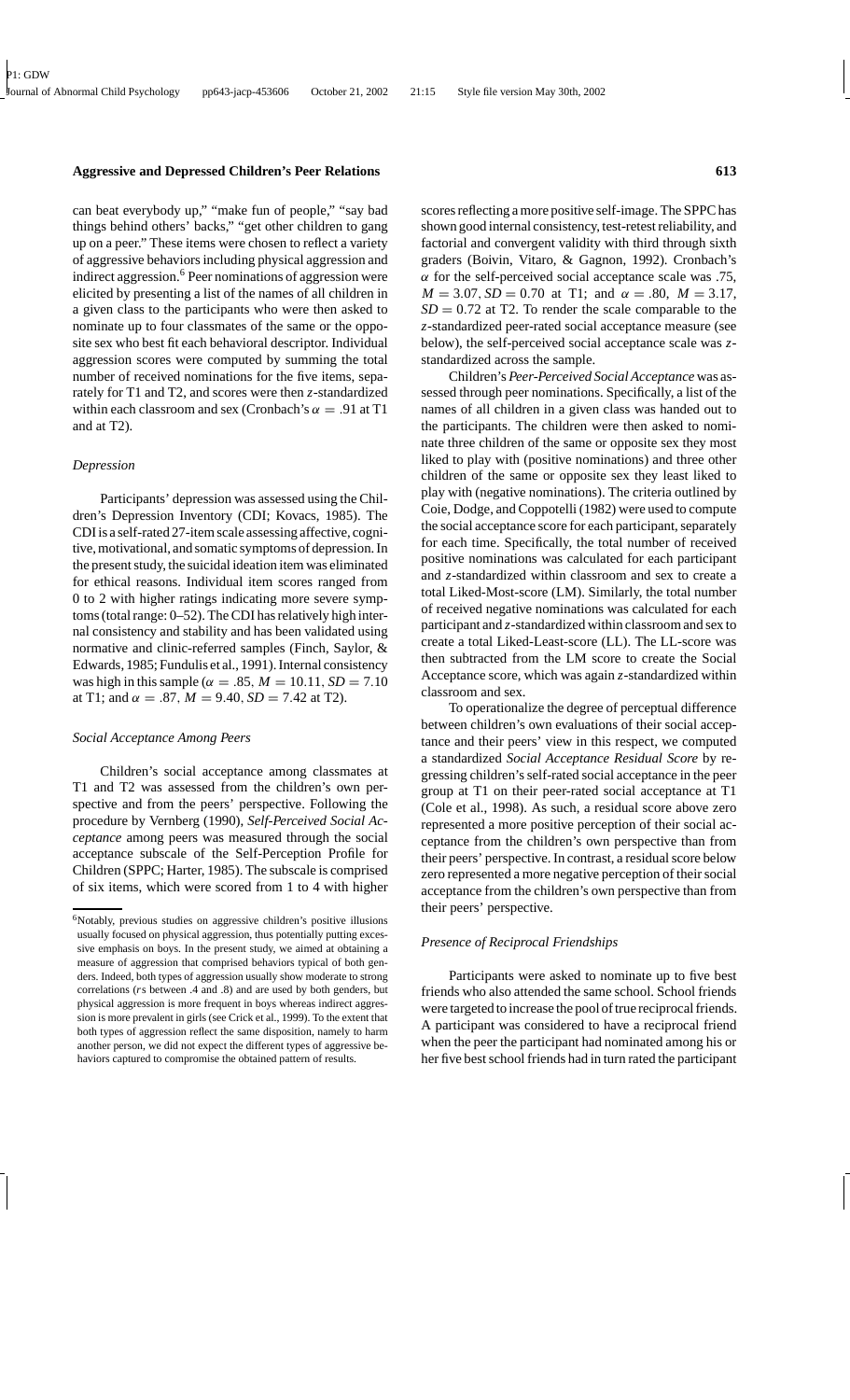as one of his or her five best school friends. Of the 819 in the study sample, 696 (85%) participants had at least one reciprocal friend at T1 ( $M = 1.65$ ,  $SD = 1.14$ , with a maximum of five reciprocal friends) and 684 (83.5%) participants had at least one reciprocal friend at T2 (*M* = 1.65,  $SD = 1.19$ , again with a maximum of five reciprocal friends). Girls and boys did not differ in their likelihood of having at least one reciprocal friend at T1 or at T2,  $\chi^2(1) =$ 0.38, *ns*, at T1; and  $\chi^2(1) = 1.56$ , *ns*, at T2. For those who had at least one reciprocal friend at T1, a *Proportional Friendship Stability Score* was computed by dividing the number of reciprocal friendships that stayed stable over the 6-month period from T1 to T2 by the total number of reciprocal friends at T1 ( $M = 0.50$ ,  $SD = 0.41$ ).

## *Friendship Quality*

After nominating their five best friends in school, participants were asked to describe the quality of the friendship with their first nominated (i.e., very best) school friend using a short version (27 items) of the Friendship Quality Questionnaire (FQQ; Parker & Asher, 1993). The items of the FQQ assess five dimensions (Companionship and Recreation, Help and Guidance, Validation and Caring, Intimate Exchange, Conflict Resolution, and Conflict). The children were asked to indicate how true a specific item description was for the relationship with their best friend, ranging from 0 (*not at all true*) to 4 (*really true*). The FQQ has been extensively used for third through sixth grade children and has shown good internal consistency, as well as good factorial and convergent validity with third through sixth graders (Parker & Asher, 1993). Following procedures adopted in previous studies (e.g., Brendgen, Markiewicz, Doyle, & Bukowski, 2001), a higher order global positive and negative friendship quality scale, respectively was computed for each participant by averaging the individual item scores of the positive and negative quality dimensions, respectively, separately for T1 and T2. Internal consistency for these two scales was satisfactory at both times, Cronbach's  $\alpha = .93$  for positive friendship quality and  $\alpha = .77$  for negative friendship quality at T1, and  $\alpha = .93$  for positive friendship quality and  $\alpha = .78$  for negative friendship quality at T2. To obtain a measure of global friendship quality, we then subtracted for each individual the *z*-standardized negative quality dimension from the *z*-standardized global positive quality dimension such that positive scores indicated a more positive overall friendship quality and negative scores indicated a more negative overall friendship quality.

For participants whose very best friendship nomination was reciprocated at the same level it was possible to obtain not only their own but also their reciprocal best friend's evaluation of the friendship quality (see description of sample size in Results section). For these children, a *Friendship Quality Residual Score* was computed by regressing children's own global friendship quality evaluation on their best friends' global friendship quality evaluation. Thus, values above zero indicated a more positive evaluation of friendship quality from the child's own perspective compared to the friend's perspective, whereas values below zero indicated a more negative evaluation of friendship quality from the child's own perspective compared to the friend's perspective.

#### *Group Composition and Preliminary Analyses*

The aggression and depression scores at T1 were dichotomized to identify aggressive and depressed children, respectively. For this purpose, the cut-off was set at the 75th percentile of the respective distributions of aggression and depression, which corresponded to a cut-off score of 14 for depression. The 75th percentile cut-off was chosen (a) because a similar cut-off has been used in previous studies to distinguish between children with aggressive or depressive behavior symptoms from others (e.g., Rudolph & Clark, 2001; Vitaro, Tremblay, Kerr, Pagani, & Bukowski, 1997), and (b) because it ensured sufficient sample size for subsequent analyses. Notably, the cut-offs and group classifications were based on the variable distributions in the initial sample to ensure the respective groups were representative of the sampled population, even though the relative number of participants in the final study sample who were categorized as aggressive was not 25%. This was due to the mentioned difference in mean levels of aggression between the final sample and those who were lost from the study. The participants were then categorized into one of four groups: Nonaggressive–Nondepressed (NA–ND), Aggressive– Nondepressed (A–ND), Nonaggressive–Depressed (NA– D), and Aggressive–Depressed (A-D).<sup>7</sup> The four identified groups did not differ in age, but group membership varied significantly between girls and boys,  $\chi^2(3) = 14.93$ ,  $p <$ .01. The number of participants in each group is depicted in Table I, separately for the two sex groups.

<sup>7</sup>Subsequent analyses (see below) showed that the mean levels of depression in the depressed-only group and in the aggressive–depressed group were above 19, using our 26-item version of the CDI. Notably, a cut-off of 19 on the CDI using all 27 items has been used in previous studies to discriminate between clinically depressed and dysphoric children using DSM-III criteria (e.g., Knight, Hensley, & Waters, 1988). Although this suggests that many children in the depressed-only group and in the aggressive–depressed group showed clinical levels of depression, it should be kept in mind that none of the children in these two groups were clinically diagnosed with depression. For the purpose of simplicity, however, we will use the terms depressed-only group and aggressive–depressed group when referring to these children.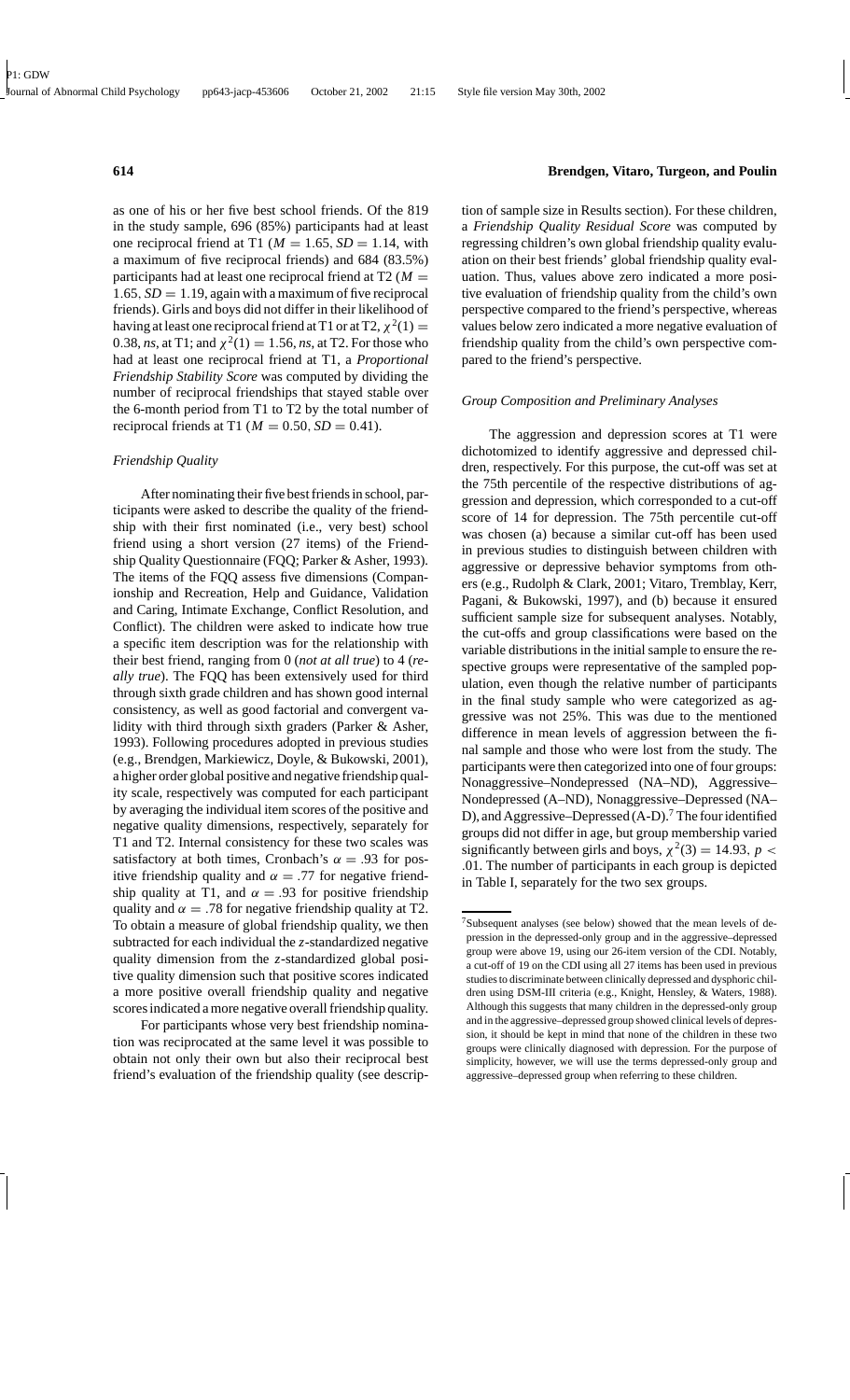**Table I.** Number of Participants in the Four Behavior Groups by Sex

|                   | NA–ND | $A-ND$ | $NA-D$ | $A-D$ |
|-------------------|-------|--------|--------|-------|
| Boys $(n = 392)$  | 180   | 134    | 46     | 32    |
| Girls $(n = 427)$ | 223   | 95     | 63     | 46    |
| Total $(N = 819)$ | 403   | 229    | 109    | 78    |

*Note.*  $NA-ND = nonaggregate-nondegreesed; A-ND = aggressive$ nondepressed;  $NA-D$  = nonaggressive–depressed;  $A-D$  = aggressive– depressed.

To certify (a) whether aggression scores were comparable between the A–ND and the A–D groups and (b) whether depression scores were comparable between the NA–D and the A–D groups, a 2 (Sex)  $\times$  4 (Group) MANOVA with repeated measures was performed to compare the groups with respect to their aggression and depression scores at T1 and T2. Using Pillai's criterion, results from the repeated measures MANOVA revealed a significant multivariate effect of Sex,  $F(2, 810) = 6.60$ ,  $p < .001$ , Group membership,  $F(6, 1622) = 354.49$ ,  $p < .001$ , as well as a significant interaction between Sex and Group membership,  $F(6, 1622) = 2.45$ ,  $p <$ .05. In addition, there was a significant multivariate effect of Time,  $F(2, 810) = 32.83$ ,  $p < .001$ , as well as a significant interaction between Group membership and Time,  $F(6, 1622) = 22.20, p < .001$ . Subsequent univariate analyses of variance and Dunnett T3 post hoc comparisons indicated that, even though group differences diminished slightly over the 6-month assessment period, the differences among the four groups regarding aggression and depression were exactly as expected, not only at T1 but also T2. Given that Group membership was based on T1 scores only, the temporal stability of behavioral differences is noteworthy. In Table II, the means and standard deviations of aggression and depression at T1 and T2 are presented, separately for the four groups and by sex.

As can be seen, aggression scores at T1 and T2 did not differ between the A–ND group and the A–D group, and the scores did not differ between the NA–ND group and the NA–D group. However, both groups of aggres-

sive children (i.e., A–ND and A–D) significantly differed from both groups of nonaggressive children (i.e., NA–ND and NA–D) with respect to their aggression scores at T1 and T2, *p*s < .001. This pattern was evident in both sex groups, but it was somewhat more pronounced for boys than for girls. Group differences with regard to depression also followed the expected pattern. Specifically, depression scores at T1 and T2 did not differ between the NA–D group and the A–D group, and the scores did not differ between the A–ND group and the NA–ND group. As would be expected, however, both groups of depressed children (i.e., NA–D and A–D) significantly differed from both groups of nondepressed children (i.e., NA–ND and A–ND) with respect to their depression scores at T1 and T2, *p*s < .001. This pattern was the same for both sex groups.

# **RESULTS**

The main analyses were conducted in two steps. First, potential group differences were examined using only T1 measures as dependent variables. This allowed us to examine whether the various aspects of children's peer relations varied concurrently as a function of children's aggression and depression profile and of the perspective considered. Second, group differences were examined using T2 measures as dependent variables while controlling for previous levels of these measures at T1. This allowed us to examine whether children's aggression and depression profile would predict changes in their own perceptions about their relation with the peer group and their dyadic friendships as well as changes in their peers' and friends' views in this context. These longitudinal analyses thus allowed us to disentangle the directionality of the associations found in the first set of analyses. Because the participants varied greatly in age and because age was related to many dependent variables, age was used as a control variable in all analyses. Due to varying selection criteria (see description below), sample size varied across analyses.

**Table II.** Means and Standard Deviations of Aggression and Depression at T1 and T2 by Group and Sex

|                           | $NA-ND (n = 403)$     |                            | A-ND $(n = 229)$          |                           | NA-D $(n = 109)$  |                            | A-D $(n = 78)$             |                   |
|---------------------------|-----------------------|----------------------------|---------------------------|---------------------------|-------------------|----------------------------|----------------------------|-------------------|
|                           | <b>Boys</b>           | Girls                      | <b>Boys</b>               | Girls                     | <b>Boys</b>       | Girls                      | <b>Boys</b>                | Girls             |
| T1 aggression             | $-0.29(0.40)_{a}$     | $-0.14(0.40)$ <sub>a</sub> | $1.18(0.48)_{h}$          | $1.12(0.47)$ <sub>h</sub> | $-0.28(0.41)_{a}$ | $-0.08(0.31)_{\rm a}$      | $1.19(0.55)$ <sub>h</sub>  | $1.25(0.30)_{h}$  |
| T <sub>2</sub> aggression | $-0.25(0.54)_{\rm a}$ | 0.14(0.65)                 | $0.92(0.70)$ <sub>h</sub> | $0.98(0.88)$ <sub>h</sub> | $-0.20(0.69)_{a}$ | $0.11(0.58)_{a}$           | $0.98(0.66)_{h}$           | $1.06(0.86)_{h}$  |
| T1 depression             | $6.37(1.75)_{a}$      | $6.18(3.61)_{a}$           | $7.18(3.68)_{a}$          | $5.73(3.65)_{a}$          | $19.50(5.26)_{h}$ | $19.10(5.12)$ <sub>h</sub> | $19.31(4.28)$ <sub>h</sub> | $20.46(5.10)_{h}$ |
| T <sub>2</sub> depression | $6.14(5.44)_{a}$      | $6.28(5.30)_{a}$           | 6.56(5.41)                | 6.23(5.34)                | $14.41(7.64)_{h}$ | $15.02(8.61)_{h}$          | $17.31(8.35)$ <sub>h</sub> | $16.26(7.00)_{h}$ |

*Note.* Group membership is based on T1 scores (see text). Standard Deviations are given in parentheses. Means with different subscripts differ significantly from each other at *p* ≤ 0.05. NA–ND = nonaggressive–nondepressed; A–ND = aggressive–nondepressed; NA–D = nonaggressive–depressed;  $A-D =$  aggressive–depressed.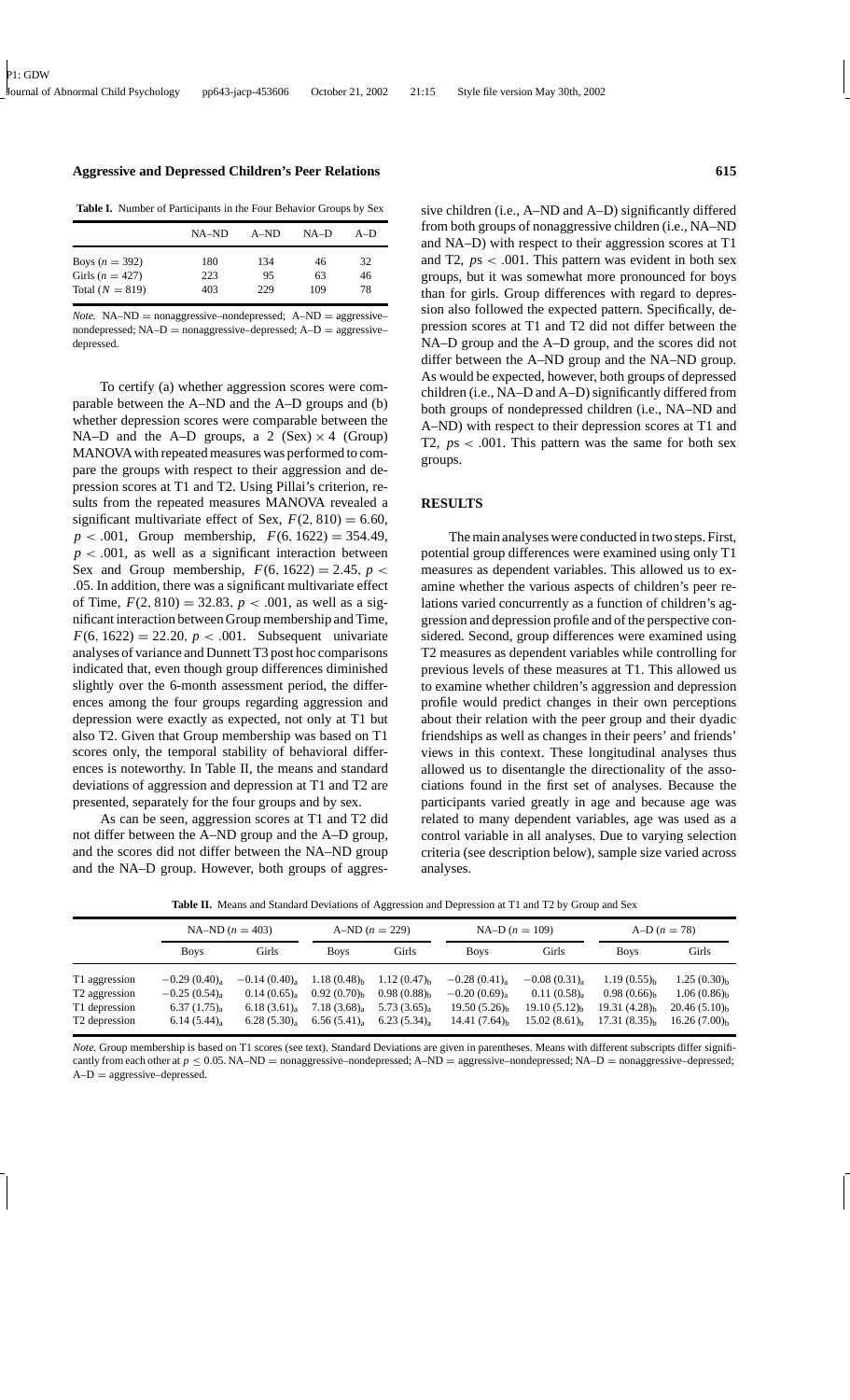## **Relations With the Larger Peer Group**

## *Concurrent Links at T1*

To examine group differences with respect to selfrated and peer-rated social acceptance at T1, a 2 (Sex)  $\times$ 4 (Group)  $\times$  2 (Source of rating, i.e., self vs. peers) ANCOVA with repeated measures on the last factor was performed. The results revealed a significant main effect of group,  $F(3, 811) = 28.27$ ,  $p < .001$ ,  $\eta^2 = .10$ , but no other main effects were found. As expected, however, there was a significant interaction effect between group and source of rating,  $F_{\text{Hyunh-Feldt}}(3, 811) = 42.35$ ,  $p <$ .001,  $\eta^2 = .14$ , indicating that the groups' respective levels of social acceptance differed depending on whether children's own or their peers' perspective was considered. To more closely examine this interaction effect, two  $2$  (Sex)  $\times$  4 (Group) between-subjects ANCOVAs were performed with (a) self-rated social acceptance at T1, and (b) peer-rated social acceptance at T1 as dependent variables. Using Pillai's criterion, the results showed a significant main effect of Group on each of the two dependent variables,  $F(3, 810) = 55.46$ ,  $p < .001$ ,  $\eta^2 = .17$ , for self-rated social acceptance at T1, and  $F(3, 810) =$ 14.48,  $p < .001$ ,  $\eta^2 = .05$ , for peer-rated social acceptance at T1. The raw and adjusted mean scores of all variables concerning children's peer group relations at T1 are presented in Table III, separately for the four groups.

Simple contrasts with the nonaggressive/nondepressed children as the comparison group revealed that aggressive-only children perceived themselves, on average, as significantly *better* accepted by their peers than did nonaggressive/nondepressed children,  $p < .01$ . In contrast, both depressed-only and aggressive–depressed children generally viewed themselves as significantly *less* accepted by their peers than did nonaggressive/nondepressed children, *p*s < .001. A notably different pattern emerged for peer-rated social acceptance. Specifically, aggressiveonly children and aggressive/depressed children were, on average, significantly less accepted by their peers than were nonaggressive/nondepressed children, *p*s < .001. Depressed-only children, however, did not differ from nonaggressive/nondepressed children in terms of their peer-rated social acceptance,  $p = .55$ .

## *Predictive Links From T1 to T2*

We next examined whether the group differences with respect to peer-rated and self-perceived social acceptance at T1 would still hold 6 months later, even when controlling for T1 levels of these variables. For this purpose, two 2 (Sex)  $\times$  4 (Group) between-subjects ANCO-VAs were performed with (a) self-rated social acceptance at T2, and (b) peer-rated social acceptance at T2, respectively, as dependent variables. The respective values at T1 were included as control variables. The results showed no effect of group membership on peer-rated social acceptance at T2 once peer-rated social acceptance at T1 was taken into account,  $F(3, 809) = 1.92$ , *ns*. However, group membership was significantly related to self-perceived social acceptance at T2 even after controlling for children's self-perceptions at T1 in this regard,  $F(3, 809) = 9.09$ ,  $p < .001$ ,  $n^2 = .03$ . The raw and adjusted mean scores of all variables concerning children's peer group relations at T2 can also be seen in Table III, again separately for the four groups. Simple contrasts revealed that aggressive-only children did not differ from nonaggressive/nondepressed children with respect to their selfperceived social acceptance at T2,  $p = .41$ , whereas both depressed-only and aggressive–depressed children perceived themselves as significantly less accepted than

|                                 | NA-ND $(n = 403)$ | A-ND $(n = 229)$           | NA-D $(n = 109)$           | A-D $(n = 78)$             |
|---------------------------------|-------------------|----------------------------|----------------------------|----------------------------|
| T1 self-rated social acceptance | 0.14(0.94)        | 0.35(0.80)                 | $-0.78(0.94)$              | $-0.68(1.04)$              |
|                                 | 0.14(0.05)        | $0.37(0.06)^{*} d = 0.64$  | $-0.79(0.09)^* d = 1.06$   | $-0.67(0.11)^{*} d = 0.94$ |
| T1 peer-rated social acceptance | 0.19(0.93)        | $-0.22(1.00)$              | 0.10(0.95)                 | $-0.45(1.17)$              |
|                                 | 0.19(0.05)        | $-0.22(0.07)^{*} d = 0.45$ | $0.12(0.10) d = 0.08$      | $-0.45(0.11)^{*} d = 0.67$ |
| T2 self-rated social acceptance | 0.14(0.90)        | 0.32(0.82)                 | $-0.79(1.08)$              | $-0.57(1.05)$              |
|                                 | 0.06(0.04)        | $0.11(0.05) d = 0.07$      | $-0.35(0.08)^{*} d = 0.33$ | $-0.18(0.09)^{*} d = 0.27$ |
| T2 peer-rated social acceptance | 0.16(0.97)        | $-0.15(0.93)$              | $-0.04(1.03)$              | $-0.35(1.18)$              |
|                                 | 0.08(0.04)        | $-0.02(0.06)$              | $-0.10(0.08)$              | $-0.12(0.10)$              |

**Table III.** Raw and Adjusted Means of Variables Concerning Children's Social Acceptance by the Peer Group at T1 and T2 by Group

*Note.* Raw means are presented above adjusted means. Standard deviations are in parentheses behind the raw means. Standard errors are in parentheses behind the adjusted means. T1 adjusted means are corrected for age; T2 adjusted means are corrected for age and respective T1 scores (see text). Adjusted means with an asterisk (∗) are significantly different from the respective mean value of the Nonaggressive–Nondepressed group (see text). For dependent variables where significant main effects of group membership were found, Cohen's *d* is provided for the contrast comparisons of the adjusted means. NA–ND = nonaggressive–nondepressed; A–ND = aggressive–nondepressed; NA–D = nonaggressive–depressed; A–D = aggressive–depressed.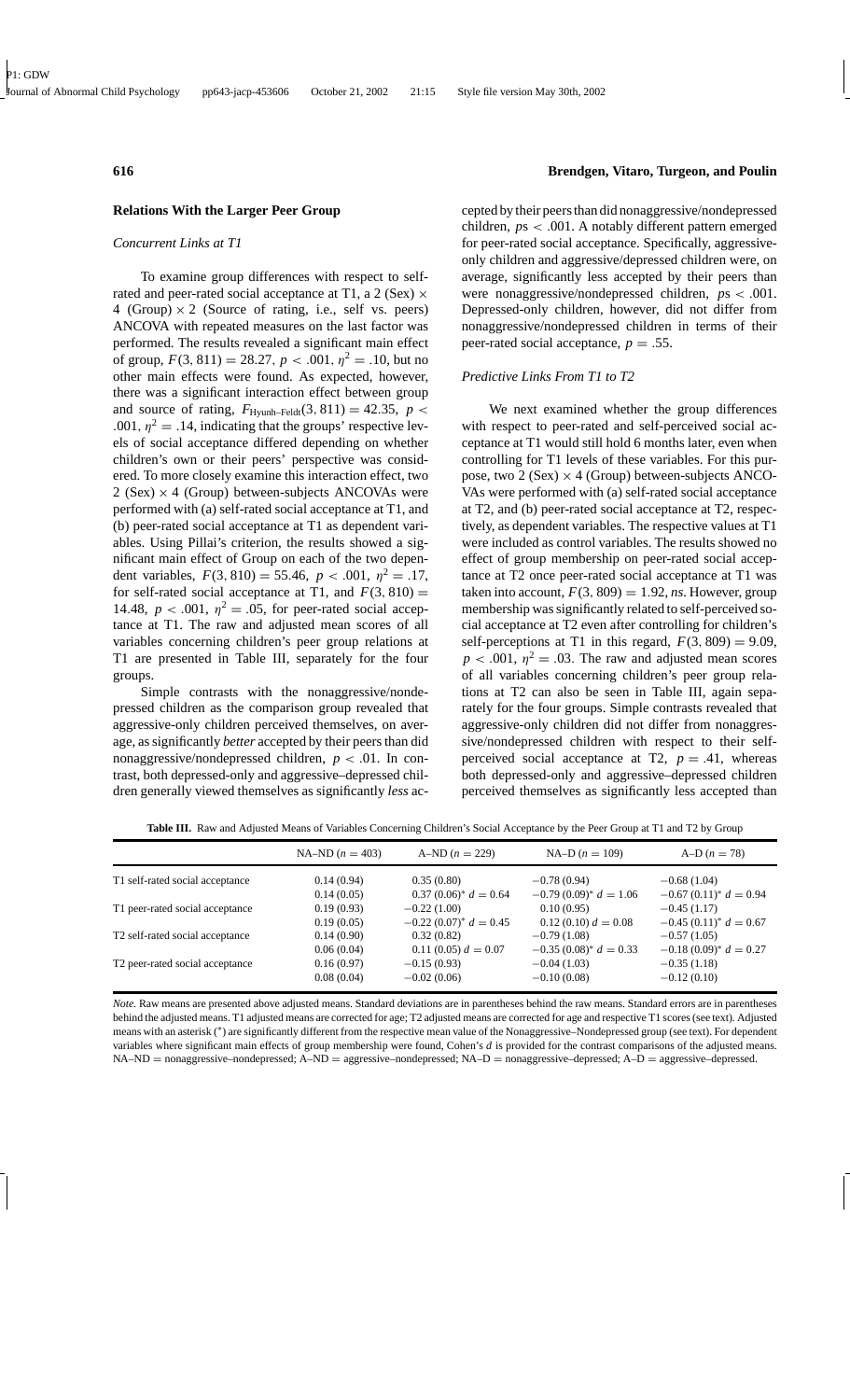did nonaggressive/non-depressed children, *p* < .001, and  $p < .05$ , respectively.

## **Dyadic Friendship Relations**

#### *Concurrent Links at T1*

With respect to children's concurrent dyadic friendship relations, we first examined in preliminary analyses whether the groups differed with respect to the number of reciprocal friends they had at T1. For this purpose, we performed a 2 (Sex)  $\times$  4 (Group) between-subjects ANCOVA with the number of reciprocal friends at T1 as the dependent variable. The results showed a main effect of Group,  $F(3, 810) = 4.08$ ,  $p < .01$ ,  $\eta^2 = .02$ , but no other main or interaction effects were statistically significant. Subsequent simple contrasts revealed that aggressive-only children as well as depressed-only children did not differ significantly from nonaggressive/nondepressed children in regard to the number of reciprocal friends they had at T1,  $p = .12$ , and  $p = .09$ , respectively. In contrast, aggressive–depressed children had significantly fewer reciprocal friends than did nonaggressive/nondepressed children, *p*s < .05.

For those children who had their very best friendship nomination reciprocated at the same level, that is, who were in return also chosen as very best friend by their nominated very best friend ( $n = 237$  or 29%; 60% girls), it was possible to examine group differences with respect to self-rated and friend-rated friendship quality. Not surprisingly, the 237 children who had their very best friendship nomination reciprocated at the same level at T1 differed from the initial study sample of 819 in that they were more accepted by their peers both at T1 and T2 and they also perceived themselves as more accepted by their peers at both times. Notably, the fact that self-ratings as well as friend-ratings were provided by the same pool of participants resulted in interdependent data. Moreover, in some cases the target child and the friend were even members of the same group (e.g., both were classified as nonaggressive/nondepressed). In these cases, we randomly excluded one member of the dyad. Although this strategy did not solve the problem of dependent data within the sample as a whole, it at least eliminated the problem of redundant data within groups. Overall, 48 children (20.7%) were excluded. With the remaining 189 children (62% girls), a 2 (Sex)  $\times$  4 (Group)  $\times$  2 (Source of rating, i.e., self vs. peers) ANCOVA with repeated measures on the last factor was performed using friendship quality as the dependent measure. The results revealed a significant main effect of sex,  $F(1, 180) = 26.64$ ,  $p < .001$ ,  $\eta^2 = .13$ , and of group,  $F(3, 180) = 4.84$ ,  $p < .01$ ,  $\eta^2 = .08$ . As ex-

pected, there was also a significant interaction effect between group and source of rating,  $F_{\text{Hyunh}-\text{Feldt}}(3, 180) =$ 3.41,  $p < .05$ ,  $\eta^2 = .05$ , indicating that the groups' respective levels of friendship quality differed depending on whether children's own or their friends' perspective was considered. To further examine this interaction effect, two  $2$  (Sex)  $\times$  4 (Group) between-subjects ANCOVAs were performed with (a) self-rated friendship quality at T1, and (b) friend-rated friendship quality at T1 as dependent variables. Based on Pillai's criterion, the results showed that girls' self-rated and friend-rated friendship quality was significantly higher than that of boys,  $F(1, 180) = 17.79$ ,  $p < .001$ ,  $\eta^2 = .09$ , and  $F(1, 180) = 12.76$ ,  $p < .001$ ,  $\eta^2 = 0.07$ , respectively. In addition, group had a significant main effect on each of the two dependent variables,  $F(3, 180) = 5.46$ ,  $p < .001$ ,  $\eta^2 = .08$ , for self-rated friendship quality, and  $F(3, 181) = 2.99$ ,  $p < .05$ ,  $\eta^2 =$ .05, for friend-rated friendship quality. The raw and adjusted mean scores of all variables concerning children's dyadic friendship relations at T1 are presented in Table IV, separately for the four groups.

Simple contrasts with the nonaggressive/nondepressed children as the comparison group revealed that aggressive-only children and aggressive–depressed children did not differ from nonaggressive/nondepressed children in their self-rated friendship quality. In contrast, depressed-only children perceived their friendship quality significantly less positively than did nonaggressive/ nondepressed children,  $p < .001$ . The reverse pattern was found from the friends' perspective. Specifically, the friends of aggressive-only children as well as the friends of aggressive–depressed children rated their friendship quality as less positive than did the friends of nonaggressive/nondepressed children,  $p < .01$ , and  $p < .05$ , respectively. In contrast, the friendship quality ratings of depressed-only children's friends did not differ from those reported by the friends of nonaggressive/nondepressed children.

## *Predictive Links From T1 to T2*

In the next set of analyses, we examined whether the group differences with respect to children's dyadic friendship relations at T1 could still be found at T2, even when controlling for T1 dyadic friendship relations. In this context, we again performed preliminary analyses to investigate potential group differences with respect to the number of reciprocal friends at T2 and the stability of children's reciprocal friendships from T1 to T2. For this purpose, we first conducted a 2 (Sex)  $\times$  4 (Group) between-subjects ANCOVA with the number of reciprocal friends at T2 as dependent variable and the number of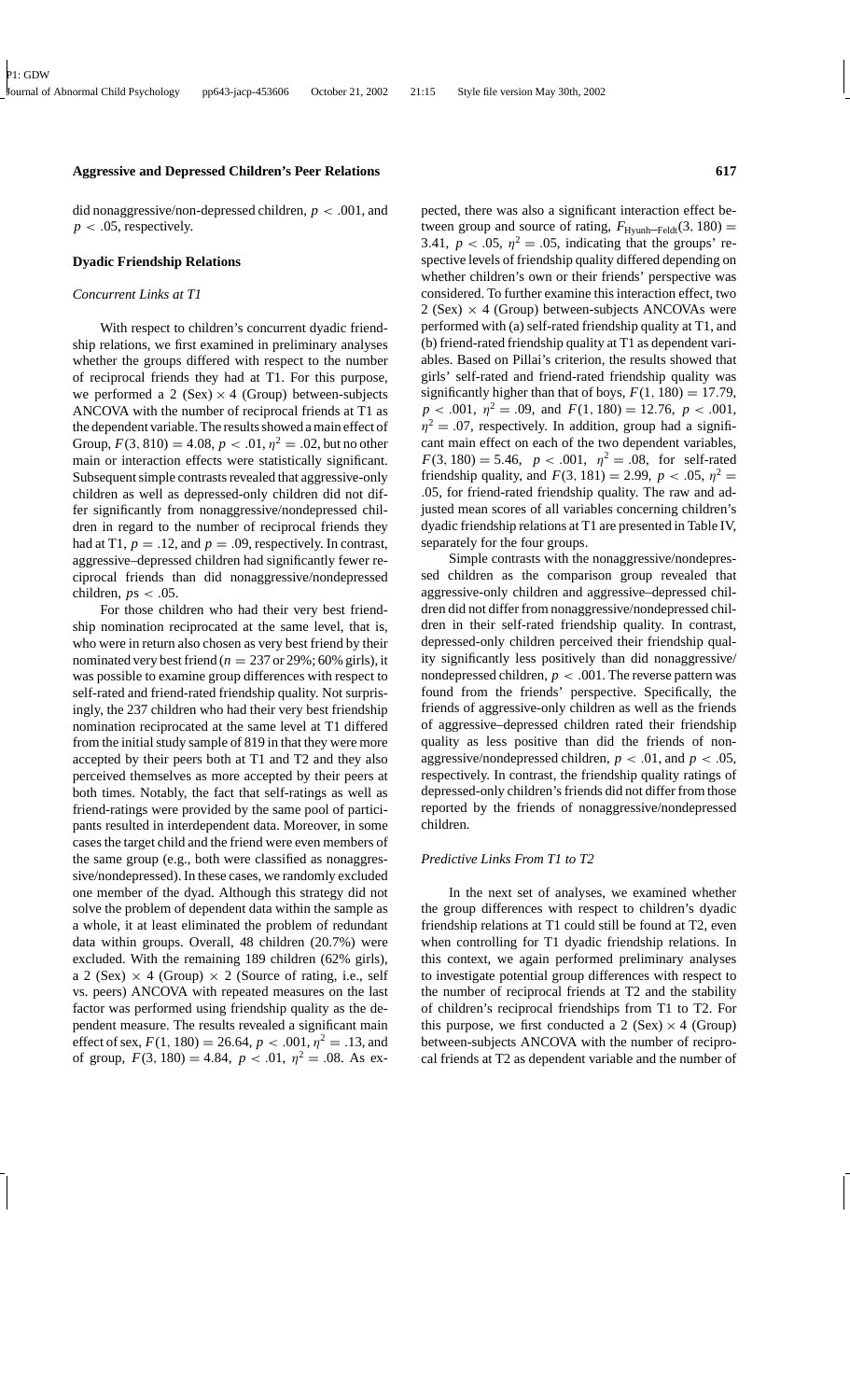|                                                | NA-ND $(n = 403)$ | A-ND $(n = 229)$           | NA-D $(n = 109)$           | A-D $(n = 78)$             |
|------------------------------------------------|-------------------|----------------------------|----------------------------|----------------------------|
| T1 number of reciprocal friends                | 1.67(1.11)        | 1.69(1.16)                 | 1.47(1.11)                 | 1.37(1.21)                 |
|                                                | 1.66(0.06)        | 1.81 (0.08) $d = 0.12$     | 1.45 (0.11) $d = 0.17$     | $1.37(0.13)^{*} d = 0.23$  |
| T <sub>2</sub> number of reciprocal friends    | 1.74(1.17)        | 1.67(1.20)                 | 1.46(1.15)                 | 1.42(1.32)                 |
|                                                | 1.73(0.05)        | 1.62(0.07)                 | 1.55(0.10)                 | 1.56(0.12)                 |
| Percentage of stable friendships T1-T2         | 0.50(0.43)        | 0.45(0.42)                 | 0.51(0.43)                 | 0.38(0.45)                 |
|                                                | 0.50(0.03)        | 0.45(0.03)                 | 0.50(0.05)                 | 0.44(0.07)                 |
|                                                | $n = 89$          | $n=53$                     | $n=31$                     | $n=16$                     |
| T1 self-rated friendship quality               | 0.14(0.94)        | $-0.08(0.97)$              | $-0.32(1.15)$              | 0.10(1.03)                 |
|                                                | 0.09(0.10)        | $-0.10(0.13) d = 0.21$     | $-0.85(0.21)^{*} d = 0.95$ | $0.07(0.24) d = 0.02$      |
| T1 friend-rated friendship quality             | 0.15(0.99)        | $-0.23(1.12)$              | 0.12(0.69)                 | $-0.32(1.01)$              |
|                                                | 0.14(0.10)        | $-0.29(0.13)^{*} d = 0.40$ | $-0.13(0.21) d = 0.35$     | $-0.39(0.24)^{*} d = 0.53$ |
|                                                | $n = 110$         | $n = 69$                   | $n = 35$                   | $n=25$                     |
| T <sub>2</sub> self-rated friendship quality   | 0.18(1.00)        | $-0.05(0.96)$              | $-0.26(1.00)$              | 0.01(0.96)                 |
|                                                | 0.14(0.10)        | $-0.06(0.12) d = 0.21$     | $-0.41(0.19)^{*} d = 0.55$ | $0.03(0.22) d = 0.11$      |
| T <sub>2</sub> friend-rated friendship quality | 0.15(1.02)        | $-0.16(0.94)$              | $-0.09(1.09)$              | $-0.05(0.96)$              |
|                                                | 0.11(0.10)        | $-0.17(0.12)$              | $-0.16(0.19)$              | 0.09(0.22)                 |

**Table IV.** Raw and Adjusted Means of Variables Concerning Children's Dyadic Friendship Relations at T1 and T2 by Group

*Note.* Raw means are presented above adjusted means. Standard deviations are in parentheses behind the raw means. Standard errors are in parentheses behind the adjusted means. Adjusted means for self-rated and friend-rated friendship quality are corrected only for age at both times (see text). Adjusted means with an asterisk (∗) are significantly different from the respective mean value of the Nonaggressive–Nondepressed group (see text). For dependent variables where significant main effects of group membership were found, Cohen's *d* is provided for the contrast comparisons of the adjusted means. NA–ND = nonaggressive–nondepressed; A–ND = aggressive–nondepressed; NA–D = nonaggressive–depressed; A–D = aggressive–depressed.

reciprocal friends at T1 as a covariate. Using Pillai's criterion, the results showed a significant effect of the number of reciprocal friends at T1 on the number of reciprocal friends at T2,  $F(1, 809) = 244.82$ ,  $p < .001$ ,  $\eta^2 = .18$ . No other main or interaction effects were found, however, indicating that group membership was only concurrently, but not longitudinally related to the number of reciprocal school friends. Next, another  $2$  (Sex)  $\times$  4 (Group) between-subjects ANCOVA was performed using the proportional friendship stability score from T1 to T2 as dependent variable. Again, no main effects or interaction effects were found, indicating that the groups also did not differ with respect to the proportion of reciprocal friendships that stayed stable from T1 to T2.

At T2, 289 children (35.3%; 62% girls) had their very best friendship nomination reciprocated at the same level. As was the case at T1, the children who had their very best friendship nomination reciprocated at the same level at T2 differed from the initial study sample of 819 in that they were more accepted by their peers both at T1 and T2 and they also perceived themselves as more accepted by their peers at both times. Unfortunately, only 132 children had their very best friendship reciprocated at the same level at both T1 and T2. Therefore, after random elimination of duplicate dyads from this subsample, the cell sizes were too small to carry out analyses on T2 self-rated and friend-rated friendship quality while controlling for

T1 levels of these variables. It was possible, however, to examine whether the pattern found at T1 for these variables could also be found at T2, even though we could not disentangle the directionality of effects. Specifically, two  $2$  (Sex)  $\times$  4 (Group) between-subjects ANCOVAs were performed with self-rated friendship quality at T2 and friend-rated friendship quality at T2, respectively, as dependent variables. These analyses were conducted with 237 children (62% girls) who were retained after the random elimination of redundant information from duplicate dyads within groups at T2. Using Pillai's criterion, the results showed that girls' self-rated friendship quality at T2 was significantly higher than that of boys,  $F(1, 228) =$ 6.27,  $p < 0.01$ ,  $\eta^2 = 0.03$ . Group had also a main effect on self-rated friendship quality,  $F(3, 228) = 3.08$ ,  $p < .05$ ,  $\eta^2 = .04$ . In contrast to the results for T1, however, neither sex nor group membership was significantly related to friend-rated friendship quality at T2. The raw and adjusted mean scores of all variables concerning children's dyadic friendship relations at T2 are also presented in Table IV, again separately for the four groups.

Simple contrasts for self-rated friendship quality at T2 showed the same pattern as at T1. Specifically, aggressive-only children and aggressive–depressed children did not differ from nonaggressive/nondepressed children in their self-rated friendship quality at T2, whereas depressed-only children perceived their friendship quality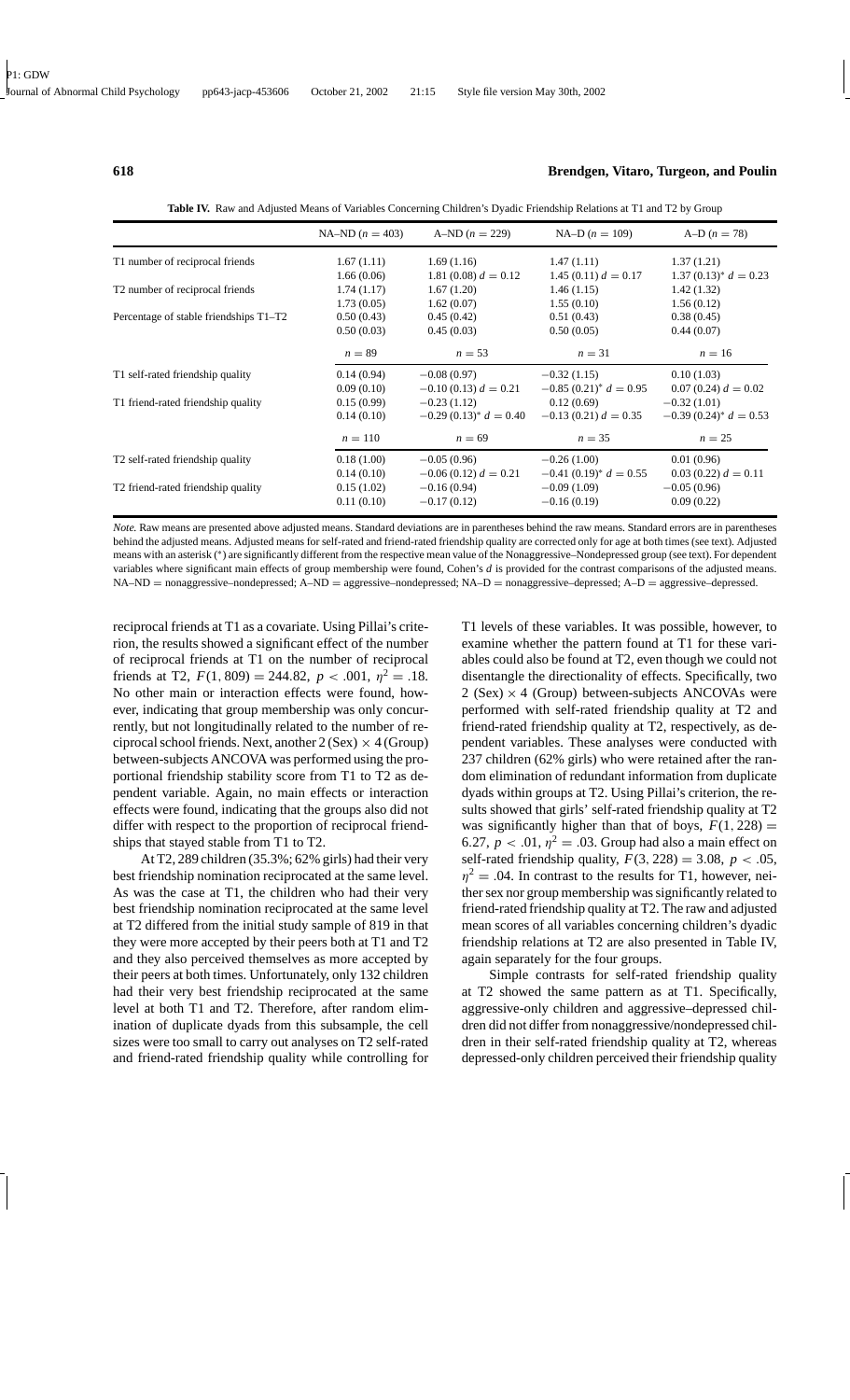at T2 significantly less positively than did nonaggressive/ nondepressed children, *p* < .01.

# **Degree of Perceptual Concordance Across Types of Relationships**

The previous analyses clearly suggest that aggressive children's as well as depressed children's own perceptions about their relations with the peer group at large and with their dyadic friends differ from their peers' view in this respect. Therefore, we next examined the degree to which aggressive children and depressed children evince a cognitive bias in their perception of the relations with the peer group and with dyadic friends, and whether such a positive or negative bias would be similar across types of peer relationships (i.e., with respect to their general social acceptance in the peer group and with respect to the quality of their dyadic friendships). For that purpose, we first performed a 2 (Sex)  $\times$  4 (Group)  $\times$  2 (Relationship) ANCOVA with repeated measures on the last factor using the residual scores regarding social acceptance at T1 and the residual scores regarding friendship quality at T1 as dependent variables. Because both scores were *z*standardized, the scales were directly comparable in the repeated measures analysis. This analysis was conducted with the subsample of 189 participants with valid and nonredundant friendship data at T1 used in the previous T1 analysis of the friendship quality data. The results revealed a significant interaction effect between Relationship and Group,  $F_{\text{Hyunh–Feldt}}$  (3, 180) = 4.22,  $p < .01$ ,  $\eta^2 = .07$ , indicating that children's overly positive or negative perceptual tendencies varied across types of relationships.

To disentangle the interaction effect, two 2 (Sex)  $\times$  4 (Group) between subjects ANCOVAs were performed on the residual scores regarding social acceptance at T1 and friendship quality at T1, respectively, as dependent variables. The analysis for the residual score regarding social acceptance showed a main effect of group,  $F(3, 180) =$ 10.44,  $p < .001$ ,  $\eta^2 = .15$ , but no other effects were significant. Subsequent mean level analyses and simple contrasts showed that the nonaggressive/nondepressed group's perceptions of their social acceptance were, on average, rather concordant with their peers' views, *M*  $residual = 0.02$ . In comparison, aggressive-only children showed a significant positive bias,  $M$  residual  $= 0.48$ ,  $p < .01$ , Cohen's  $d = 0.61$ , and depressed-only children showed a significant negative bias with regard to their social acceptance, *M* residual =  $-0.79$ ,  $p < .001$ , Cohen's  $d = 0.86$ . Aggressive–depressed children showed a slight negative bias in the perception of their social acceptance, but this tendency did not reach statistical significance, *M* residual = −0.43,  $p = .08$ , Cohen's  $d = 0.47$ . The analysis for the residual score regarding friendship quality also revealed a main effect of group,  $F(3, 180) =$ 5.04,  $p < .01$ ,  $\eta^2 = .08$ . Subsequent mean level analyses and simple contrasts showed that, again, nonaggressive/nondepressed children's perceptions of their friendship quality were, on average, rather concordant with their friend's view in this respect,  $M$  residual  $= 0.06$ . Aggressive-only children as well as aggressive–depressed children also did not evince any significantly biased views about their friendship quality, *M* residual  $= 0.03$ , *ns*, Cohen's  $d = 0.10$ , for aggressive-only children and M residual  $= .17$ , *ns*, Cohen's  $d = 0.12$ , for aggressive– depressed children. Depressed-only children, however, displayed a pronounced negative bias in the perception of their friendship quality compared to their friend's view, *M* residual =  $-0.84$ , *p* < .001, Cohen's  $d = 0.94$ .<sup>8</sup>

# **DISCUSSION**

Theoretical accounts of aggression and depression suggest that both may be related to difficulties in children's peer relationships (e.g., Coyne, 1976a, 1976b; Dishion et al., 1994). Previous research findings suggest, however, that an examination of this topic might lead to different conclusions, depending on whether the children's own or their peers' perspective is considered. In line with this notion, the present results offered different conclusions about aggressive versus depressed children's peer relations, depending on the specific perspective considered. From the children's own point of view, depression but not aggression was significantly related to multiple difficulties with peers. Thus, depressed-only children perceived themselves as significantly less accepted by their peer group and they also reported a lower friendship quality with their best friends than did well-adjusted children. In contrast, and in line with previous findings (e.g., Hymel et al., 1993; Patterson et al., 1990; Zakriski & Coie, 1996), aggressive-only children perceived their relations with the peer group at large and with their dyadic friends at least as positively as did well-adjusted children. These patterns remained stable over the 6-month period assessed in

<sup>8</sup>Additional analyses of variance were conducted to examine whether the overly positive or negative perceptual tendencies regarding social acceptance or friendship quality observed at T1 in the different groups could still be found at T2. Notably, when analyzing the residual score of social acceptance at T2, T1 levels of this variable were controlled. For the analysis using the residual score of friendship quality at T2, however, no control of T1 levels was possible due to the sample size restrictions mentioned previously. The results showed essentially the same pattern of over- and underestimations in the different groups at T2 as observed at T1.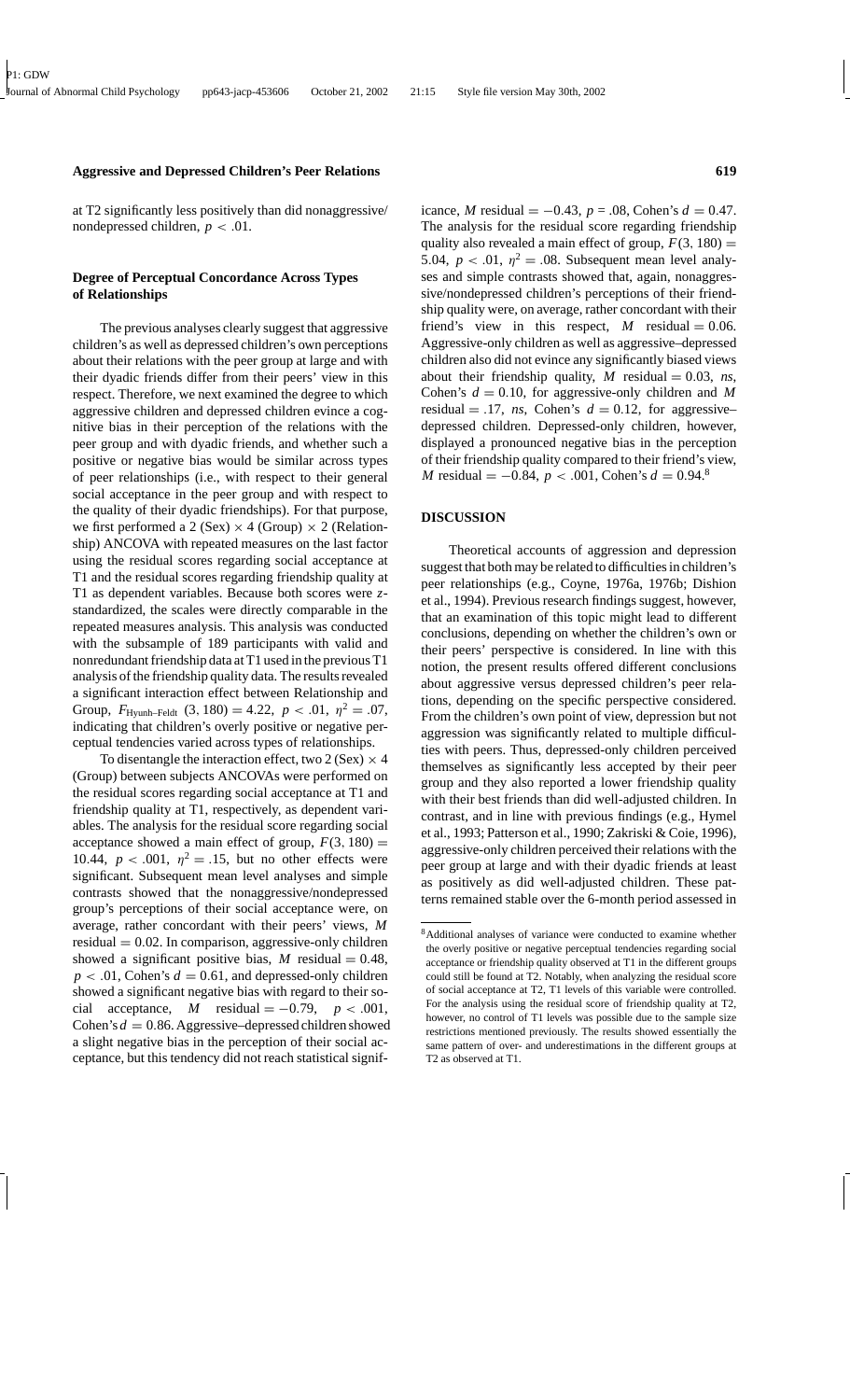the present study. Indeed, our longitudinal analyses with respect to social acceptance suggest that depressed-only children's own views of their peer relations became even more pessimistic as the school year progressed. A different picture was revealed, however, when the peers' perspective was considered. From the peers' point of view, children in the depressed-only group did not experience significant problems in their relations with the peer group at large or in their dyadic friendships but they were rather comparable to well-adjusted children in these respects. In contrast, peers had considerably less positive things to say about aggressive-only children. Specifically, aggressiveonly children were significantly less liked by their peer group than were well-adjusted children, and even their dyadic friends expressed less positive views about their relationship with these children than did the friends of well-adjusted children. Notably, the fact that group membership did not predict changes in peer-rated social acceptance and friendship quality from T1 to T2 may not necessarily mean that children's behavior profiles have no influence on how they are viewed by their peers. Instead, once developed, peers' views probably stay rather stable and were thus not likely to change much over the 6-month period assessed in the present study. The stability of peers' views with regard to children's social acceptance in the peer group has been demonstrated previously (e.g., Brendgen, Vitaro, Bukowski, Doyle, & Markiewicz, 2001), and it may also extend to children's friendship relations. Specifically, given stability of the child's behavior, a friendship relation with this child might be evaluated rather similarly over time or by different friends.

The differential pattern of results obtained from the children's own perspective and that of their peers clearly shows that the use of different sources can lead to different conclusions when assessing aggressive children's and depressed children's peer relations. The present results also suggest that depressive feelings per se may not always be related to negative reactions from others, at least not for children without clinical levels of depression such as the ones assessed in the present sample. One possible explanation may be that peers sympathize with these children if there is an external, "objective" reason for their negative feelings. Thus, third- and fourth graders have been found to evaluate unfamiliar depressed children who apparently experienced stressful life events less negatively than depressed children without obvious stressors (Peterson et al., 1985). Some of the children with elevated depressed mood in the present study may have experienced an apparent recent stressful life event such as illness, the divorce of parents, or the loss of a loved one. If the peers were familiar with these children's specific circumstances, they may have evaluated this subset of children rather favorably. Another explanation could be that peers may not be bothered too much by the behavior displayed by children with depressed feelings as long as the children's behavior is not coupled with aggression. This latter notion is supported by the fact that aggressive-only children as well as aggressive–depressed children were significantly less accepted by their classmates than were well-adjusted children, whereas depressed-only children were not evaluated differently by their peers. Finally, it is also possible that peers may not always detect a noticeably different behavior in children with depressed feelings as long as these children do not exhibit clinical levels of depression and do not become too withdrawn, as was probably the case with most children in the depressed-only group in the present study.

Although an elevated depressed mood was not significantly related to peer relationship difficulties from the peers' perspective in the present study, children suffering from depressed feelings had a more pessimistic view of this issue. As such, our data suggest that the depressed children's negative views of their personal relationships with peers do not reflect a realistic pessimism but a negative bias, which is in line with previous studies in this context (Cole et al., 1998; Rudolph & Clark, 2001). As indicated by the present results, this negative perceptual tendency generalizes across different types of peer relationships, extending from the rather global relationship with the larger peer group to the dyadic relationship with the very best friend. In light of the more positive views of their peers, is depressed children's negative perceptual bias a cause for alarm at all?

One indication that depressed children's negatively biased view might be harmful for their developmental adjustment lies in the fact that children's perceived acceptance or rejection by peers is a stronger predictor of emotional well-being than the actual acceptance or rejection manifested by the peer group (Kistner, Balthazor, Risi, & Burton, 1999; Panak & Garber, 1992). In addition, however, depressed children's overly negative perceptions of their relationships with classmates and friends are likely to have a negative impact on the course of those relationships (Furman, 1996). Thus, children who expect negative behavior or rejection from their peers may become overly sensitive to even minor signs of rejection from others (Downey, Lebolt, Rincon, & Freitas, 1998). As a result, these children may either gradually withdraw or act with anger and hostility toward others (Renouf & Harter, 1990). In line with this notion, depressed children's interactions with peers are characterized by more conflict and less collaboration than the interactions of nondepressed children (Altmann & Gotlib, 1988; Rudolph et al., 1994). Eventually, such behavior may elicit true negative feedback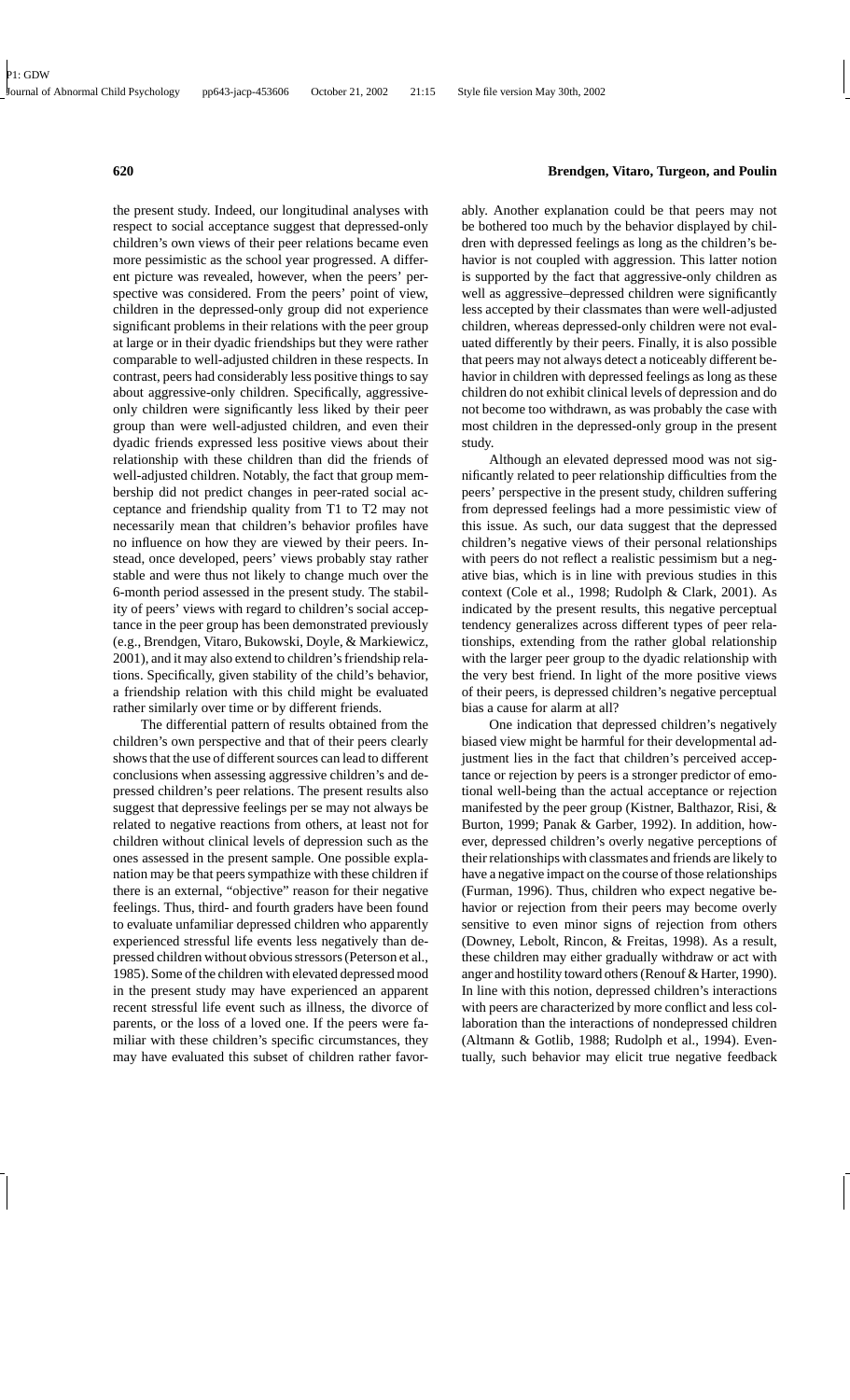and rejection from peers (Boivin & Hymel, 1997). Indeed, interaction partners have been shown to report more dissatisfaction after interacting with depressed children (Baker, Milich, & Manolis, 1996) and they also believe that depressed children did not like interacting with them (Rudolph et al., 1994). Such a negative reaction from peers, in turn, may reinforce depressed children's negative views about themselves and their interpersonal relationships, thus setting into motion a vicious cycle of negative views, negative behavior, and negative social feedback. Some indication in this direction is evident in the fact that, although children in the depressed-only group did not have fewer reciprocal friends than well-adjusted children, their mean value in this respect resembled more that of aggressive–depressed children. As such, depression may indeed lead to interpersonal difficulties, as suggested by the interpersonal theory of depression (Coyne, 1976a, 1976b). This process may develop only gradually, however, and may thus be more easily visible in children suffering from clinical levels of depression than in the subsample of children with depressive feelings assessed in the present study.

In contrast to depressed children, aggressive children evinced a clear positive perceptual bias, at least with respect to their relation with the peer group as a whole. Can these overly positive perceptions also pose a threat to aggressive children's peer relations? It has been suggested that mildly self-aggrandizing perceptions are characteristic of mental health and successful developmental adaptation, because they may facilitate goal-attainment and promote emotional well-being (e.g., Taylor & Brown, 1988). Thus, a positive evaluation about their social experience with peers should encourage children to approach and interact with others without fear or restraint. This, in turn, should facilitate the establishment and maintenance of social relationships with others. A case in point is the present finding that aggressive-only children did not have fewer friends than well-adjusted children. Eventually, however, aggressive children's overly positive views of their interpersonal relationships with peers may backfire. The overly positive evaluation of one's peer relations may lead to high expectations about friendly behavior from others, such as the provision of instrumental or emotional support. If these expectations are not met because the peers do not perceive the relationship as equally positive, anger and frustration may result. The fact that aggressive children tend to underestimate their own aggression while at the same time blaming others for behaving aggressively (Lochman, 1987) may not only exacerbate aggressive children's feelings of resentment but also prevent them from changing their behavior. Eventually, this may further compromise aggressive children's relations with others. In line

with this notion, aggressive children who had a highly positive perception of their own social acceptance were found to be even less liked by their peers 30 months later than were aggressive children with a more realistic view about their social standing in the peer group (Hughes, Cavell, & Prasad-Gaur, 2001). Notably, aggressive children did not evince a generalized overestimation of friendship quality as they did with respect to their social acceptance. However, those aggressive children who do evaluate their friendship quality more positively than their friend may eventually experience problems also in their dyadic friendships. Indeed, although aggressive-only children's dyadic friendships were not less stable than other children's friendships over the 6-month period assessed in the present study, studies examining longer time frames did reveal a more rapid disintegration of aggressive children's friendship relations (e.g., Dishion, Andrews, & Crosby, 1995; Poulin, Dishion, & Medici, 1998).

Notably, children who were both aggressive and depressed did not evince any particularly bias in their perceptions of the relationship with the larger peer group and with their dyadic friends. The negative perceptual bias of depressed-only children and the positive perceptual bias of aggressive-only children thus seems to be leveled out in the case of aggressive–depressed children, who possess both behavioral characteristics and, therefore, might possess both perceptual tendencies—or none of them. However, the absence of a distinct perceptual bias does not mean that aggressive–depressed children were able to accurately perceive how others viewed them. This is evident in the weak correlation between aggressive– depressed children's and their peers' perceptions regarding social acceptance in the peer group,  $r = .19$ , *ns*, and regarding friendship quality,  $r = -.05$ , *ns*. Despite this discordance on the individual level, the mean level analyses showed that the aggressive–depressed children themselves as well as their peers were of the opinion that aggressive– depressed children had problems in their relationships with other children. This was also reflected in the fact that aggressive–depressed children were the only group who had significantly fewer friends than well-adjusted children in the present study. Although there was no indication that aggressive–depressed children's friendships were less stable than well-adjusted children's friendship relations, the 6-month time frame of the present study may have been too short to detect such a pattern. In light of the problems aggressive–depressed children encounter both in their relations with the general peer group and with their dyadic friends, it is not surprising that aggressive– depressed children have the worst prognosis of all groups in terms of their developmental adjustment in adulthood (Harrington, Fudge, Rutter, & Pickles, 1991).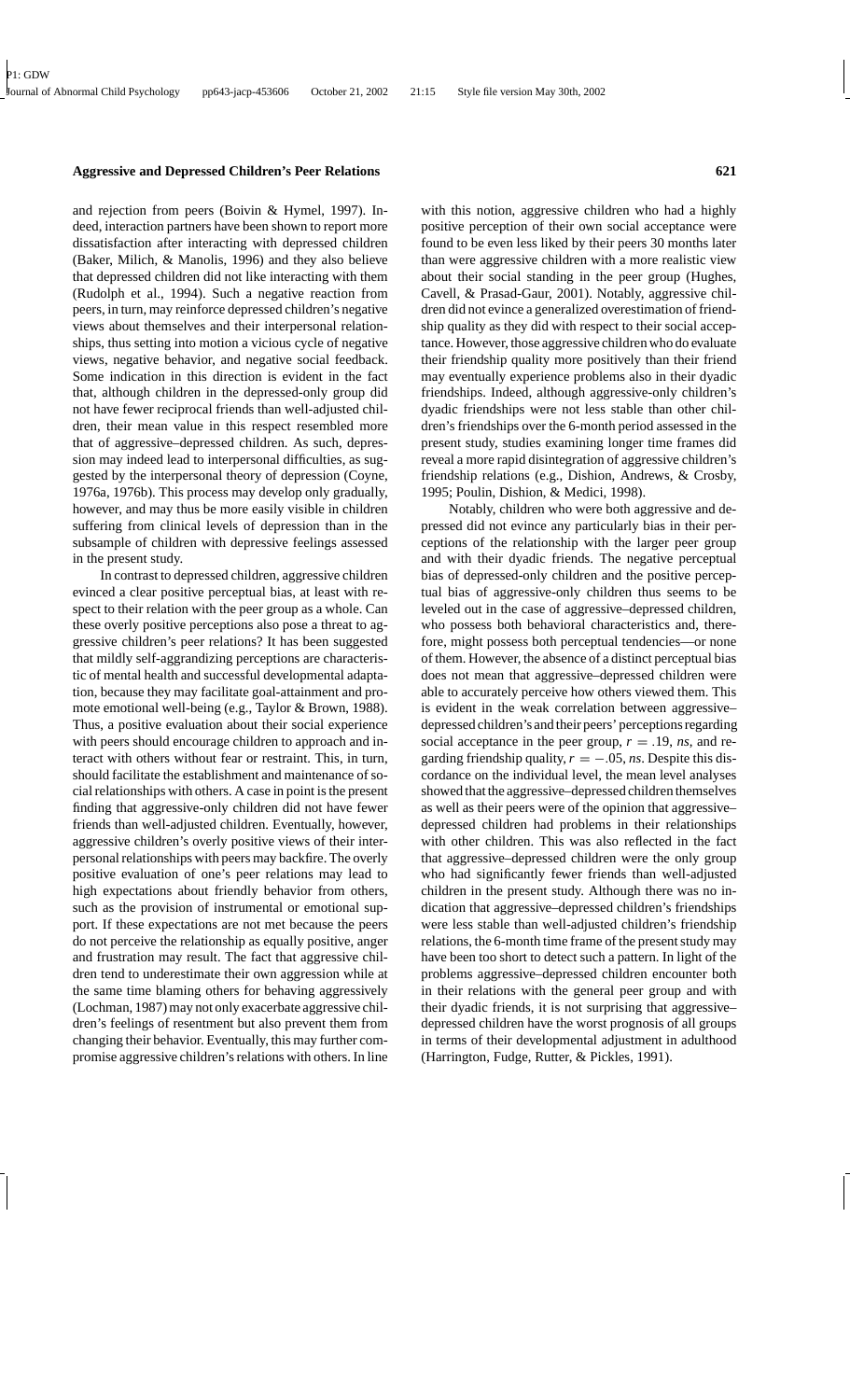Overall, the present study has important advantages over previous research on the peer relations of aggressive versus depressed children. Specifically, examining children's relations with the peer group as a whole as well as with their dyadic friends allowed us to obtain a more complete picture of children's peer relations than in many previous studies. In this context, the distinction between aggressive-only, depressed-only, and aggressive– depressed children not only controlled for the overlap between aggression and depression, but also made it possible to explicitly examine the unique and joint relations of aggression and depression with children's peer relationship experiences. Despite these advantages, however, the present study also has some limitations, which need to be considered when interpreting the findings. First, it has to be kept in mind that the children in the study sample did not evince clinical levels of depression or conduct problems. The participants were also liked better by their peers and perceived themselves as better liked than those who were lost from the study. As such, those who were most troubled and had the most problems with their peer group were not included in the analyses. This limits the generalizability of the findings, in particular with respect to the specific mean levels obtained for self-rated and peerrated social acceptance. The obtained overall pattern of results in the different groups, however, was not likely to be overly biased as a result of attrition because the mean difference in self-rated and peer-rated social acceptance between the study sample and the attrition sample did not vary as a function of group membership. Second, although we extended friendship nominations to the whole school, we could only consider nominations of those friends who participated in the study themselves for identifying reciprocal friendship relations. Therefore, although the study sample was very similar to the original sample, the fact that children whose friends did not participate in the study were excluded from the analyses also limits the generalizability of the findings.

Another limitation concerns the extremely small number of children whose very best friendship nomination was reciprocated at the same level at both times. This made it impossible to control for perceived friendship quality at T1 when examining the relation between group membership and friendship quality at T2. Therefore, in contrast to the analyses regarding acceptance in the peer group, the directionality of effects between aggression/depression and friendship quality as perceived from the children's own and their friends' perspective could not be disentangled. The rather limited time frame of 6 months covered in the present study may also have precluded the detection of many predictive effects from aggression and depression to children's self-rated and peer-rated peer relations at T2. The strong autocorrelations that can be expected when controlling for previous levels of a relatively stable variable (such as social acceptance in the peer group) over a 6-month period may leave very little residual variance to be explained by another independent variable. Extending the temporal framework over a longer period may thus reveal more pronounced directional links between aggression and/or depression and children's peer relationship experiences than were found in the present study.

A final but important point that needs to be considered is that the present findings may have been influenced by the fact that different sources were used to measure depression and aggression. Thus, the finding that (selfreported) depressive symptoms were related to a negative perceptual bias whereas (peer-reported) aggressive behavior was related to a positive perceptual bias may, at least in part, reflect a source effect that may have led to some overestimation of the links found in the present study. Although we believe that self-reports are most appropriate to assess internalizing problems and that external sources are best suited for measuring externalizing problems, it is essential that the present findings be replicated with a single source (e.g., teacher-reports) for assessing the independent variables before definite conclusions can be drawn.

Despite its limitations, the present study offers important insights into aggressive children's and depressed children's relationships with their peers. Specifically, the question of whether aggression and depression are linked to peer relationship difficulties may be a matter of perspective. When we ask the children themselves, depression rather than aggression seems to entail troubled relationships with peers, whereas the opposite is true from the peers' point of view. The co-occurrence of both behaviors, however, almost certainly brings about serious problems with other children. To be sure, the effects between children's behavioral characteristics and their peer relations are likely bidirectional, and especially depressive feelings have been predicted by self-perceived negative peer experiences such as rejection by the peer group or low quality friendships (Oldenburg & Kerns, 1997; Panak & Garber, 1992). More research is needed to examine the mechanisms underlying the links between aggressive children's and depressed children's cognitive distortions in viewing themselves and their relations with others, their interpersonal behavior, and the actual social feedback received from their peers. In this context, macro-level as well as micro-level processes will have to be studied in a longitudinal framework in order to gain a full understanding of the particular mechanisms involved. Eventually, such insight might contribute to the improvement of intervention strategies that are specifically geared toward the social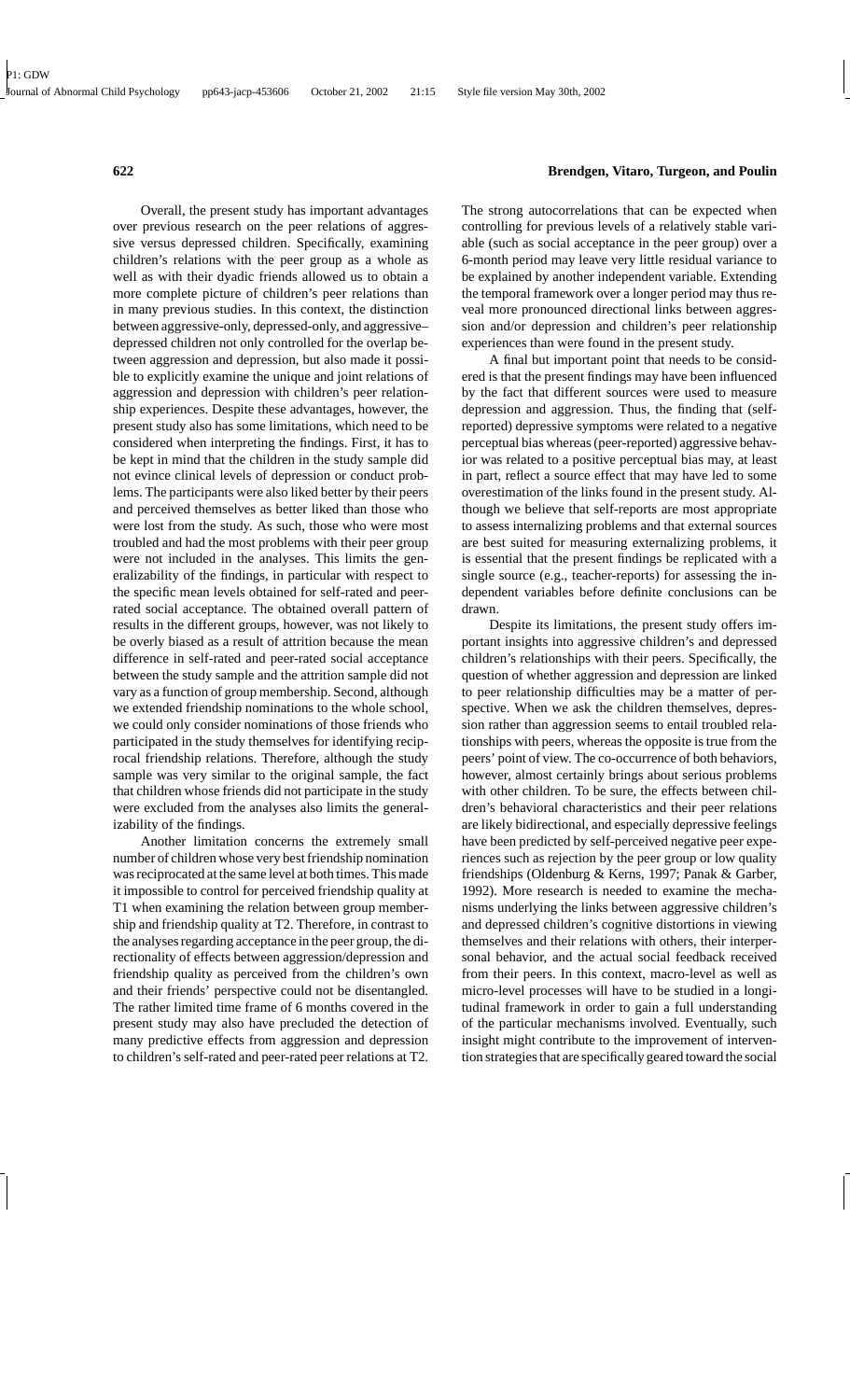situations of aggressive children and depressed children, respectively, to help offset even more serious social adjustment problems for these children in the future.

#### **ACKNOWLEDGMENTS**

This research was made possible by grants from the Conseil Québecois de la Recherche Sociale and the Social Sciences and Humanities Research Council of Canada. We wish to thank the authorities and directors of schools at the Montreal and Pointe de l'Ile School Board as well as the teachers and children for their collaboration. Lucie Brousseau, Jacqueline Langlois, and Elise Chartrand deserve our thanks for their participation in data collection or management.

## **REFERENCES**

- Altmann, E. O., & Gotlib, I. H. (1988). The social behavior of depressed children: An observational study. *Journal of Abnormal Child Psychology*, *16,* 29–44.
- Angold, A., Costello, E. J., & Erkanli, A. (1999). Comorbidity. *Journal of Child Psychology and Psychiatry*, *40,* 57–87.
- Baker, M., Milich, R., & Manolis, M. B. (1996). Peer interactions of dysphoric adolescents. *Journal of Abnormal Child Psychology*, *24,* 241–255.
- Berndt, T. J. (1996). Exploring the effects of friendship quality on social development. In W. M. Bukowski, A. F. & Newcomb (Eds.). The company they keep: Friendship in childhood and adolescence. Cambridge studies in social and emotional development (pp. 346– 365). New York, NY, US: Cambridge University Press.
- Bjoerkqvist, K., Oesterman, K., & Kaukiainen, A. (1992). The development of direct and indirect aggressive strategies in males and females. In K. Bjoerkqvist & P. Niemelae (Eds.), *Of mice and women: Aspects of female aggression* (pp. 51–64). San Diego, CA: Academic Press.
- Boivin, M., & Hymel, S. (1997). Peer experiences and social selfperceptions: A sequential model. *Developmental Psychology*, *33,* 135–145.
- Boivin, M., Vitaro, F., & Gagnon, C. (1992). A reassessment of the Self-Perception Profile for Children: Factor structure, reliability, and convergent validity of a French version among second through sixth grade children. *International Journal of Behavioral Development*, *15,* 275–290.
- Brendgen, M., Little, T. D., & Krappmann, L. (2000). Rejected children and their friends: A shared evaluation of friendship quality? *Merrill-Palmer Quarterly*, *46,* 45–70.
- Brendgen, M., Markiewicz, D., Doyle, A. B., & Bukowski, W. M. (2001). The relations between friendship quality, ranked friendship preference, and adolescents' behavior with their friends. *Merrill-Palmer Quarterly*, *47,* 395–415.
- Brendgen, M., Vitaro, F., Bukowski, W. M., Doyle, A. B., & Markiewicz, D. (2001). Developmental profiles of peer social preference over the course of elementary school: Associations with trajectories of externalizing and internalizing behavior. *Developmental Psychology*, *37,* 308–320.
- Bukowski, W. M., & Hoza, B. (1989). Popularity and friendship (issues in theory, measurement, and outcome). In T. J. Berndt & G. W. Ladd (Eds.), *Peer relationships in child development* (pp. 15–45). New York: Wiley.
- Cairns, R. B., Cairns, B. D., Neckerman, H. J., Gest, S., & Gariepy, J.-L. (1988). Peer networks and aggressive behavior: Social support or social rejection? *Developmental Psychology*, *24,* 815– 823.
- Capaldi, D. M. (1992). Co-occurrence of conduct problems and depressive symptoms in early adolescent boys: II. A 2-year follow-up at Grade 8. *Development and Psychopathology*, *4,* 125–144.
- Coie, J. D., Dodge, K. A., & Coppotelli, H. (1982). Dimensions and types of social status: A cross-age perspective. *Developmental Psychology*, *18,* 557–570.
- Coie, J. D., Dodge, K. A., & Kupersmidt, J. B. (1990). Peer group behavior and social status. In S. R. Asher & J. D. Coie (Eds.), *Peer rejection in childhood.* (pp. 17–59). New York: Cambridge University Press.
- Cole, D. A. (1991). Preliminary support for a competency-based model of depression in children. *Journal of Abnormal Psychology*, *100,* 181–190.
- Cole, D. A., Martin, J. M., Peeke, L. G., Seroczynski, A. D., & Hoffman, K. (1998). Are cognitive errors of underestimation predictive or reflective of depressive symptoms in children: A longitudinal study. *Journal of Abnormal Psychology*, *107,* 481–496.
- Coyne, J. C. (1976a). Depression and the response of others. *Journal of Abnormal Psychology*, *85,* 186–193.
- Coyne, J. C. (1976b). Toward an interactional description of depression. *Psychiatry*, *39,* 14–27.
- Crick, N. R., Werner, N. E., Casas, J. F., O'Brien, K. M., Nelson, D. A., Grotpeter, J. K., et al. (1999). Childhood aggression and gender: A new look at an old problem. In D. Bernstein (Ed.), *Gender and motivation. Nebraska Symposium on Motivation* (Vol. 45, pp. 75– 141). Lincoln, NE: University of Nebraska Press.
- Dishion, T. J., Andrews, D. W., & Crosby, L. (1995). Antisocial boys and their friends in early adolescence: Relationship characteristics, quality, and interactional process.*Child Development*, *66,* 139–151.
- Dishion, T. J., Patterson, G. R., & Griesler, P. C. (1994). Peer adaptations in the development of antisocial behavior: A confluence model. In L. R. Huesmann (Ed.), *Aggressive behavior: Current perspectives* (pp. 61–95). New York: Plenum.
- Dodge, K. A., & Coie, J. D. (1987). Social-information processing factors in reactive and proactive aggression in children's peer groups. *Journal of Personality and Social Psychology*, *53,* 1146–1158.
- Downey, G., Lebolt, A., Rincon, C., & Freitas, A. L. (1998). Rejection sensitivity and children's interpersonal difficulties. *Child Development*, *69,* 1074–1091.
- Dumas, J. E., Neese, D. E., Prinz, R. J., & Blechman, E. A. (1996). Short-term stability of aggression, peer rejection, and depressive symptoms in middle childhood. *Journal of Abnormal Child Psychology*, *24,* 105–119.
- Finch, A. J., Saylor, C. F., & Edwards, G. L. (1985). Children's Depression Inventory: Gender and grade norms for normal children. *Journal of Consulting and Clinical Psychology*, *53,* 424–425.
- Fundulis, T., Berney, T. P., Kolvin, O., Famuyiva, O. O., Barrett, T., Bhate, S., et al. (1991). Reliability and validity of two rating scales in the assessment of childhood depression. *British Journal of Psychiatry*, *159,* 36–40.
- Furman, W. (1996). The measurement of friendship perceptions: Conceptual and methodological issues. In W. M. Bukowski, A. F. Newcomb, & W. W. Hartup (Eds.), *The company they keep: Friendship in childhood and adolescence* (pp. 41–65). New York: Cambridge University Press.
- Goodyer, I. M., Wright, C., & Altham, P. (1990). The friendships and recent life events of anxious and depressed school-age children. *British Journal of Psychiatry*, *156,* 689–698.
- Harrington, R., Fudge, H., Rutter, M., & Pickles, A. (1991). Adult outcomes of childhood and adolescent depression: II. Links with antisocial disorders. *Journal of the American Academy of Child and Adolescent Psychiatry*, *30,* 434–439.
- Harter, S. (1985). *The self-perception profile for children: Revision of the perceived competence scale for children*. Denver, CO: University of Denver.